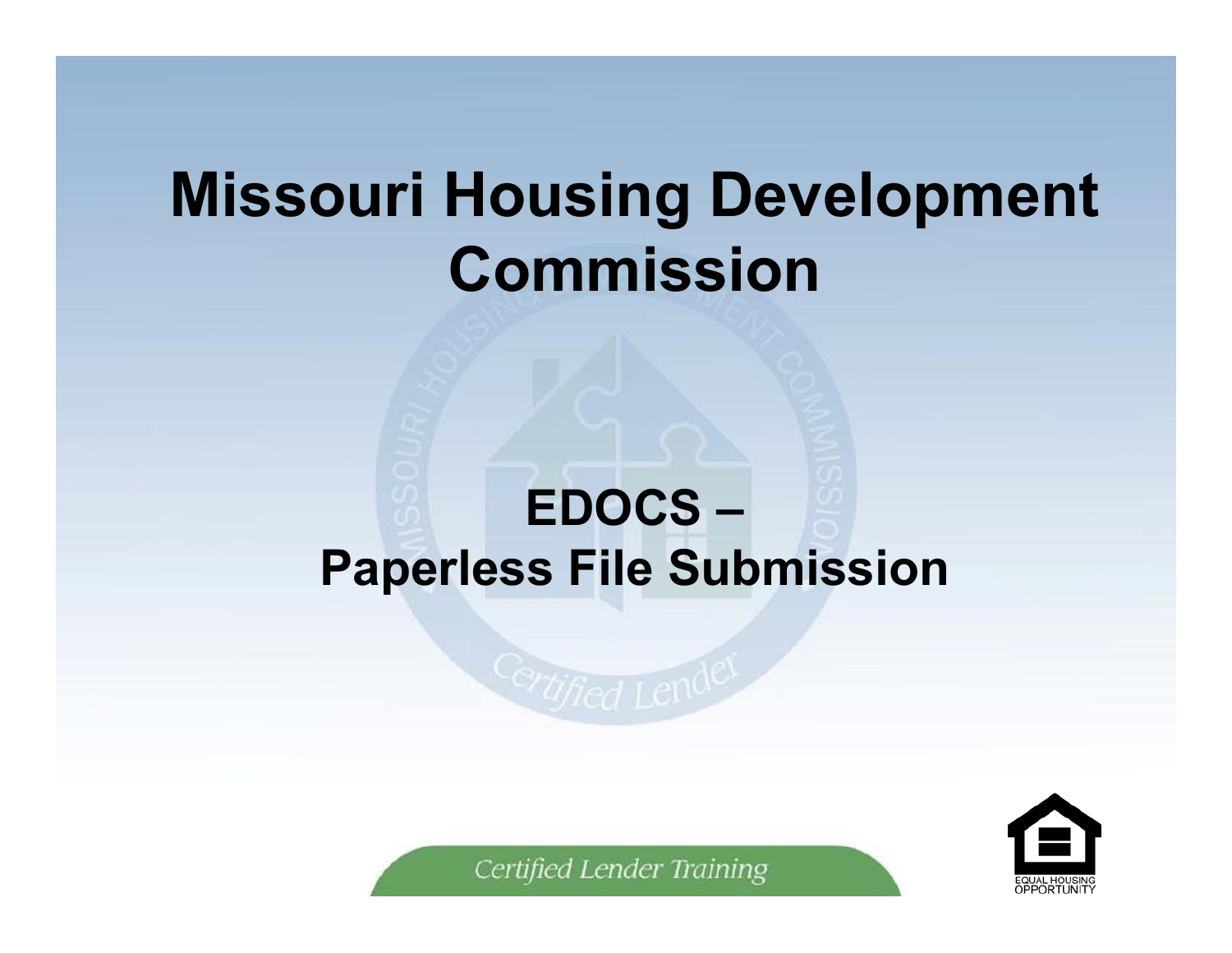# **Paperless File Submission eDocs**

- What is eDocs?
- How to get started
- Step by step procedures
- Checking your file status
- What does each stage represent?
- Helpful "Do" and "Don't" reminders

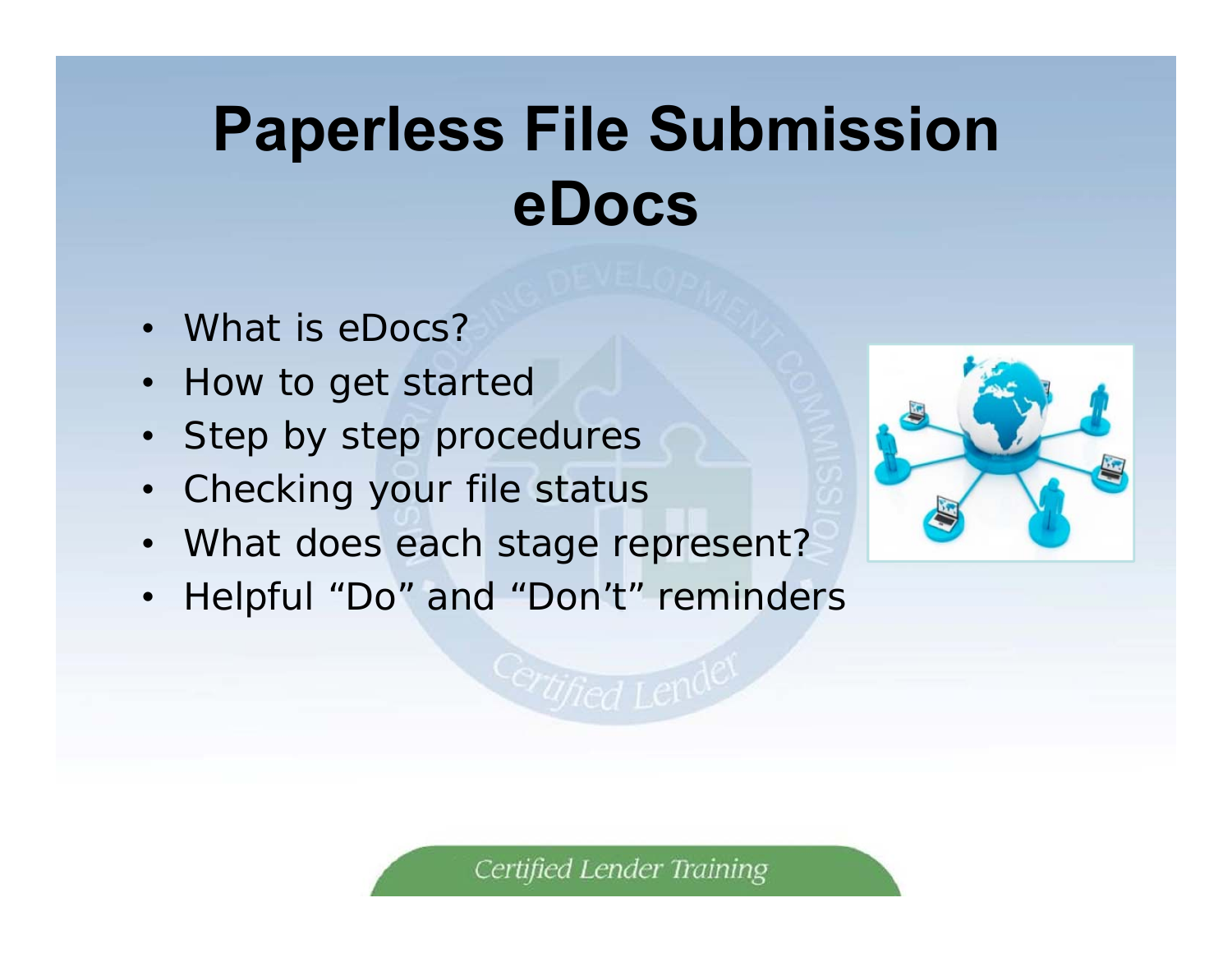# **What Is eDocs?**

- eDocs stands for Electronic Documents.
- eDocs is a way that lenders can submit their compliance files to MHDC electronically using Lender Online.
- eDocs will eliminate paper files being sent to MHDC. This will help reduce cost of shipping.
- eDocs will also eliminate the need for originals and live signatures on MHDC documents. This should cut down on deficiencies.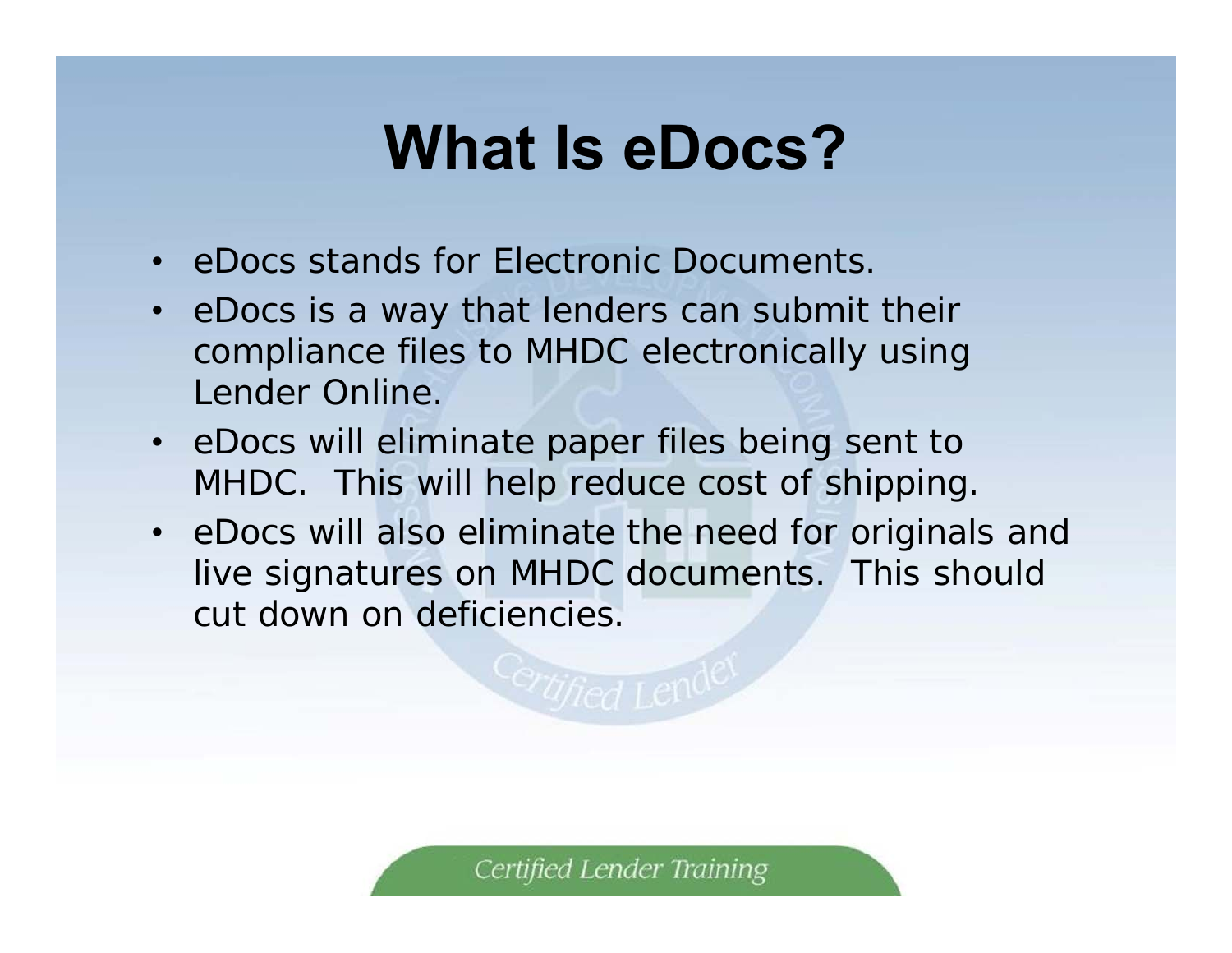## **What you need to utilize eDocs**

- You must have access to Lender Online (LOL).
- You must have a username and password.
- You must have adobe reader.
- You must be able to scan documents.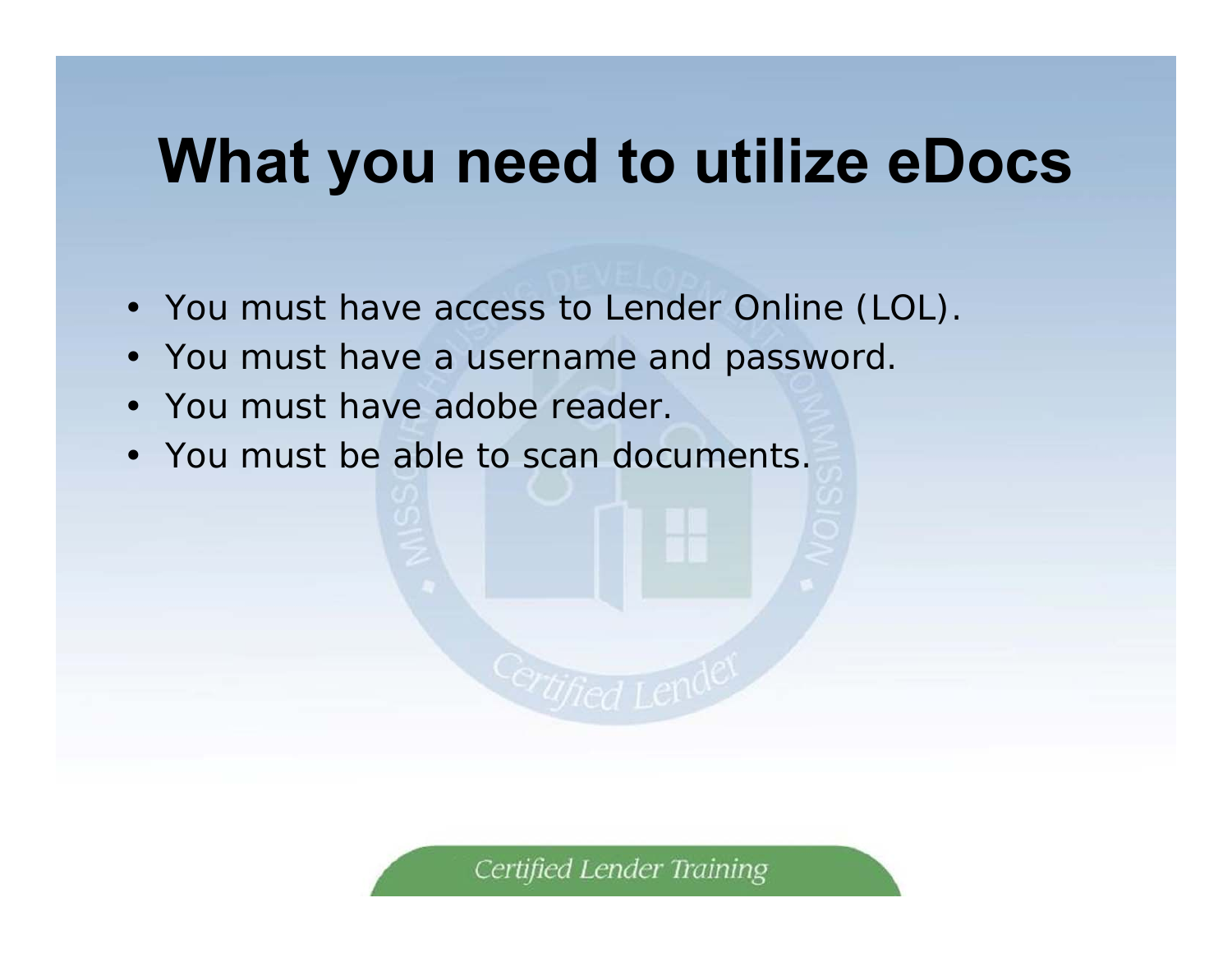# **How will submitting files change?**

- •The MHDC file itself will not change
- Form #505 should continue to be used as your guide to file stacking order
- Prepare your package just as you have in the past with all required forms and signatures
- Instead of mailing MHDC your package....,



you can now simply scan your file and upload it onto Lender Online!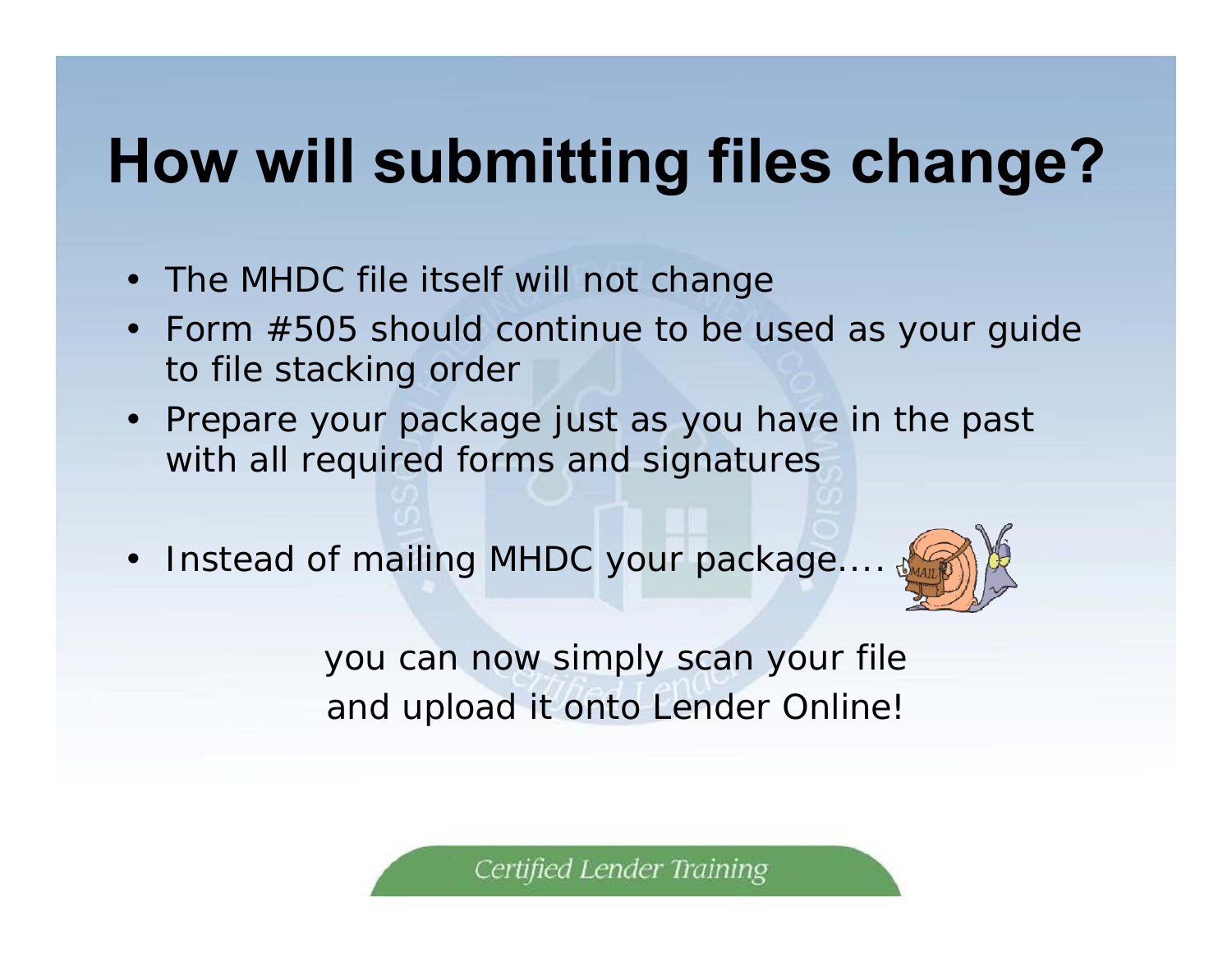### **Preparing your package:**

• Prepare your package using form #505 Stacking Sheet as your guide.

### • The file **MUST** be in order before scanning.

**NOTE:** Electronic signatures are not yet allowed. All MHDC documents must be signed by the appropriate parties.

• Once the package is complete and ready for submission, scan the entire package as a PDF file and save to your designated folder.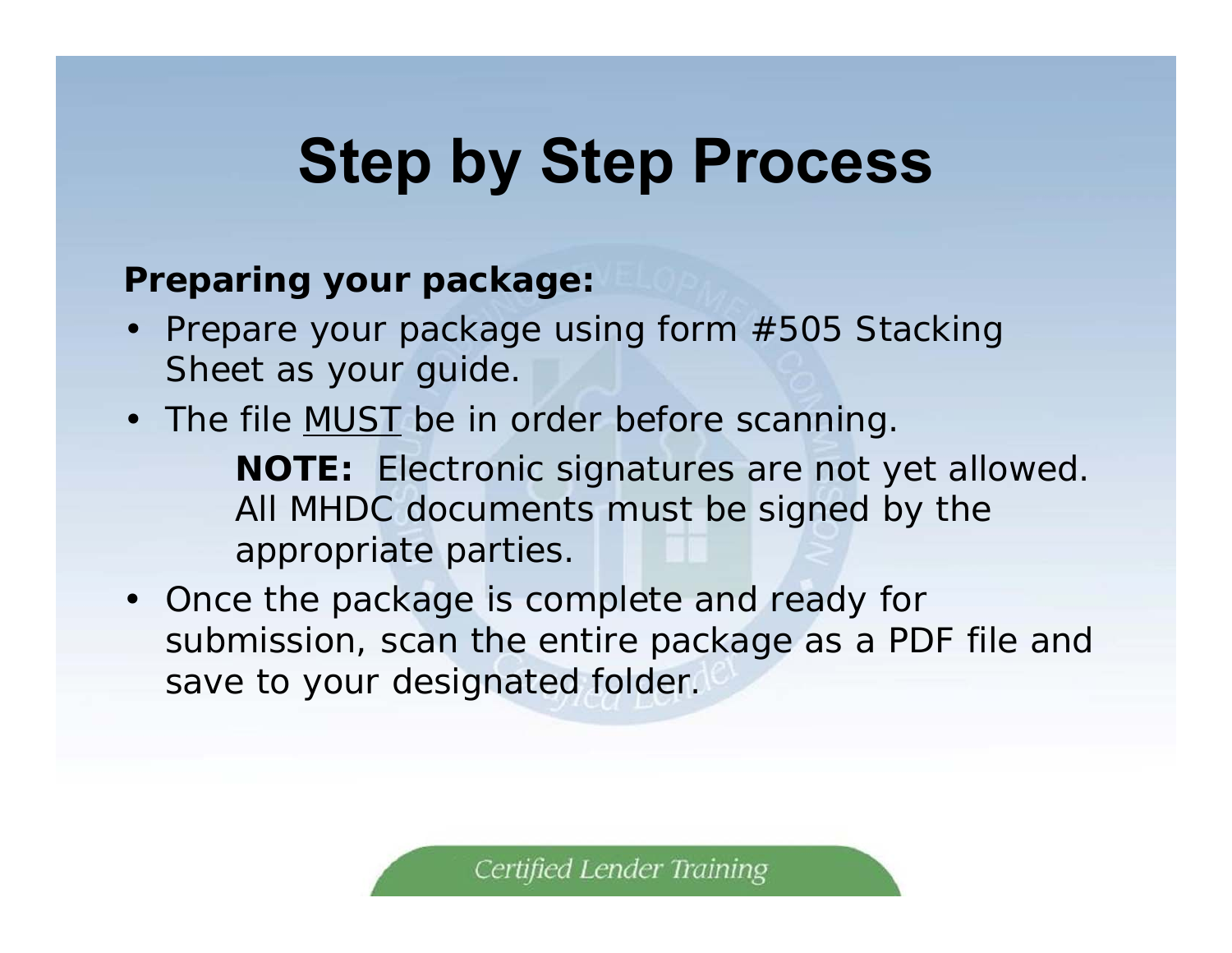### **UPLOADING TO LENDER ONLINE STEP ONE:**

• Click on **Loan Status** tab

| Lender Online<br>For All Your Clients' Needs                       |                                      | <b>Missouri Housing Development Commission</b>     |                    |                          | Hom                  |
|--------------------------------------------------------------------|--------------------------------------|----------------------------------------------------|--------------------|--------------------------|----------------------|
| <b>NEW RESERVATION</b>                                             | <b>AVAILABLE FUNDS</b>               | PRE-QUALIFICATIONS                                 | <b>LOAN STATUS</b> | <b>REPORTS</b>           | <b>USER ACCOUNTS</b> |
| m Lender: AOD TEST                                                 |                                      |                                                    |                    |                          |                      |
| Home                                                               | Search by: Lender Name V             | <b>Query Value:</b>                                |                    |                          | Go                   |
|                                                                    |                                      | <b>Participating Lenders/Branches</b>              | Show All           |                          |                      |
| Lender Online<br><b>Loan Approved</b>                              |                                      | <b>D</b> Lender: Access Capital Funding, LLC       |                    |                          |                      |
|                                                                    |                                      | <b>E Lender: American Portfolio Mortgage Corp.</b> |                    |                          |                      |
|                                                                    | · Branch: Kansas City                |                                                    |                    |                          |                      |
| <b>Lenders &amp; Branches</b><br>This section shows you all of the | - Branch: Palatine                   |                                                    |                    |                          |                      |
| participating lenders and<br>branches in the system.               | <b>A Lender: AOD TEST</b>            |                                                    |                    |                          |                      |
| Select a lender/branch and then                                    | <b>E Lender: Arvest Mortgage Co.</b> |                                                    |                    |                          |                      |
| click on the "Continue" button.                                    | · Branch: Anderson                   |                                                    |                    |                          |                      |
| This action will replace the<br>current lender/branch with the     |                                      |                                                    |                    |                          |                      |
| new lender/branch selected.                                        |                                      |                                                    |                    | <b>View Latest News!</b> |                      |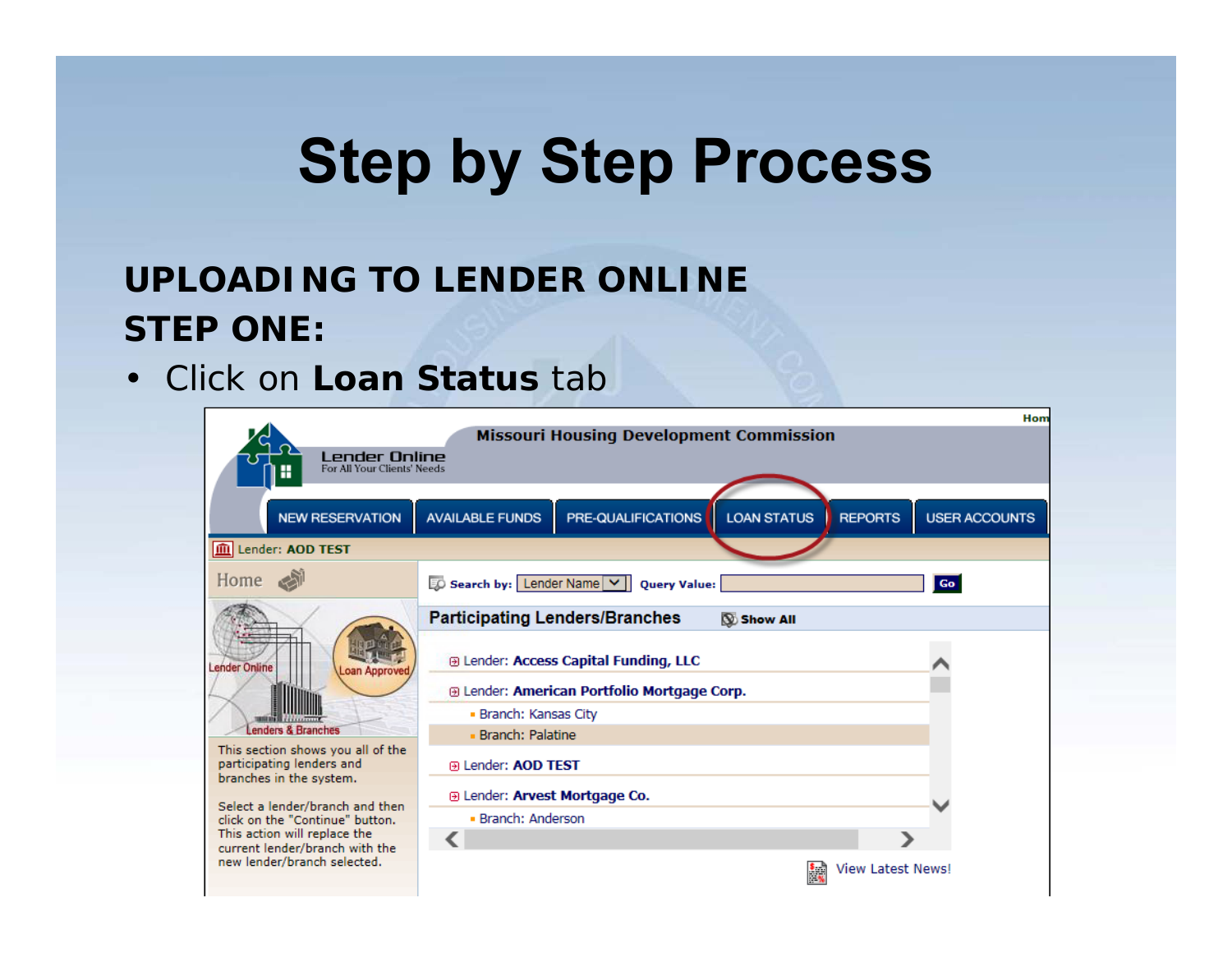#### **STEP TWO:**

• Choose your reservation and click on the "eDocs" icon  $\lfloor \frac{2\pi}{60005}\rfloor$ .

|               |                            | <b>NEW RESERVATION</b>       |               |             | <b>AVAILABLE FUNDS</b>     | PRE-QUALIFICATIONS                                                                    |                         | <b>LOAN STATUS</b>      | <b>REPORTS</b>               | <b>USER ACCOUNT</b>        |
|---------------|----------------------------|------------------------------|---------------|-------------|----------------------------|---------------------------------------------------------------------------------------|-------------------------|-------------------------|------------------------------|----------------------------|
|               | <b>II</b> Lender: AOD TEST |                              |               |             |                            |                                                                                       |                         |                         |                              |                            |
|               | ⊠ Quick Search             |                              |               |             |                            | <b>Advanced Search</b>                                                                |                         |                         |                              |                            |
| 12 characters | <b>Reservation No.</b>     | Go                           |               |             | ✓                          | Reserved by Lender:<br>Lender Loan No:<br>Borrower Name/SSN:<br>Co-Borrower Name/SSN: | <b>AOD TEST</b>         |                         | $\checkmark$<br>SSN:<br>SSN: | Go                         |
| Loans         |                            | Show Active Loans            |               |             | <b>Show Archived Loans</b> |                                                                                       |                         |                         |                              |                            |
|               | <b>Reset Search</b>        | Results for Lender: AOD TEST |               |             |                            |                                                                                       |                         |                         |                              |                            |
|               |                            | <b>Actions</b>               |               |             | <b>Reservation</b>         | Lender Loan No.                                                                       |                         | <b>Borrower Name</b>    |                              | $c$                        |
| 車<br>View     | eD<br>Reprint              | <b>PDF</b> Docs              | 噫つ<br>eDocs   | ×<br>Delete | 134666003602               |                                                                                       |                         | RINEY, SASHA L          |                              |                            |
| 賱<br>View     | r)<br>Reprint              | 고면<br><b>PDF</b> Docs        | en.<br>eDocs  | ×<br>Delete | 134666003638               |                                                                                       |                         | MAUE, MICHAEL T         |                              |                            |
| 賱<br>View     | ₽₿<br>Reprint              | <b>PDF</b> Docs              | دا∰<br>eDocs  | ×<br>Delete | 134666003639               |                                                                                       |                         | Saturley, Chad R        |                              | Saturley, Hollie           |
| 賱<br>View     | eD<br>Reprint              | <b>PDF</b> Docs              | 噫ゎ<br>eDocs   | ×<br>Delete | 134666003563               |                                                                                       | DOE, JON<br>123-45-6780 |                         |                              |                            |
| 醧<br>View     | eD<br>Reprint              | 조<br><b>PDF</b> Docs         | 噫う<br>eDocs   | ×<br>Delete | 134666003572               |                                                                                       | 000-11-2222             | DAVIS, RACHEL R         |                              |                            |
| 驅<br>View     | eD<br>Reprint              | <b>PDF</b> Docs              | lê j<br>eDocs | ×<br>Delete | 134666003574               |                                                                                       | 456-74-8911             | <b>BROWN, BEVERLY A</b> |                              |                            |
| 賱<br>View     | eB)<br>Reprint             | <b>PDF</b> Docs              | 噫う<br>eDoos   | ×<br>Delete | 134666003568               |                                                                                       | 444-55-4444             | <b>TESTINE, TINA T</b>  |                              |                            |
| 賱<br>View     | r)<br>Reprint              | ᅏ<br>PDF Doos eDoos          | 偏う            | ×<br>Delete | 134666003631               |                                                                                       | 427-41-3936             | STRONG, SONYA C         |                              | PRATER, EDV<br>123-33-3333 |
| 賱<br>View     | eD<br>Reprint              | <b>PDF</b> Docs eDocs        |               | x<br>Delete | 134666003354               |                                                                                       | 123-45-6789             | <b>TESTER, CHESTER</b>  |                              |                            |
|               |                            |                              |               |             |                            |                                                                                       |                         |                         |                              |                            |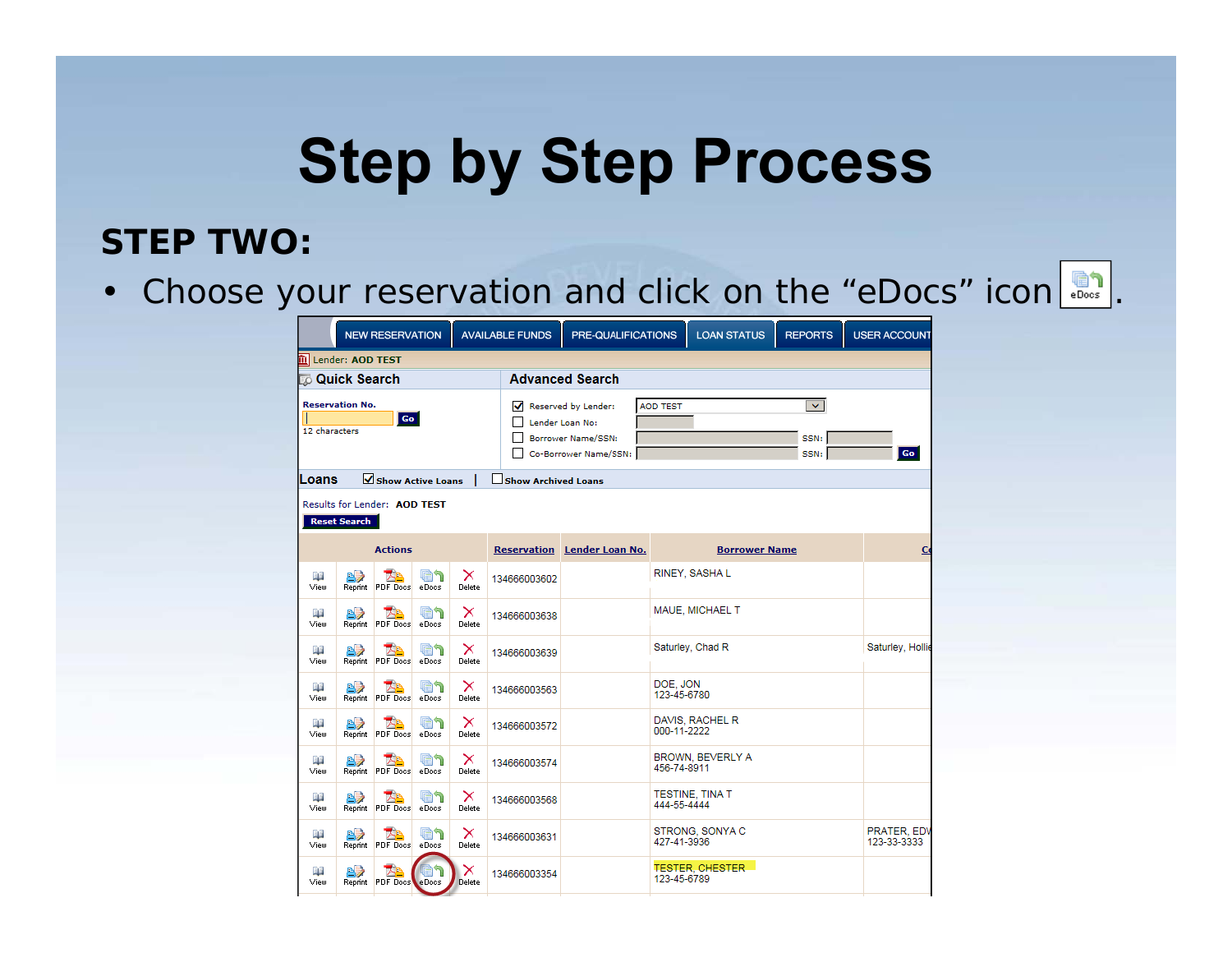### **STEP THREE:**

• Upload your pre-scanned file by clicking on "Add New"

| Lender Online<br>For All Your Clients' Needs                       |                                  | <b>Missouri Housing Development Commission</b> |                                          |             |
|--------------------------------------------------------------------|----------------------------------|------------------------------------------------|------------------------------------------|-------------|
| <b>NEW RESERVATION</b>                                             | <b>AVAILABLE FUNDS</b>           | PRE-QUALIFICATIONS                             | <b>LOAN STATUS</b>                       | <b>REPO</b> |
| Lender: AOD TEST                                                   |                                  |                                                |                                          |             |
| m<br>e-MortgageDocs<br>Comments                                    | O<br>Βì<br>Printable<br>Comments | M<br>Close                                     |                                          |             |
| <b>PACKAGES FOR LOAN NO. 134666003354</b>                          |                                  |                                                |                                          |             |
| <b>Submission Package</b>                                          | 尘<br>Add New                     | Submit                                         | - Package Submitted: 03/26/2015 01:35 PM |             |
| <b>Uploaded Documents (0)</b>                                      |                                  |                                                |                                          |             |
| l۱<br>No e-Mortgage documents have been uploaded for this package. |                                  |                                                |                                          |             |
|                                                                    |                                  |                                                |                                          |             |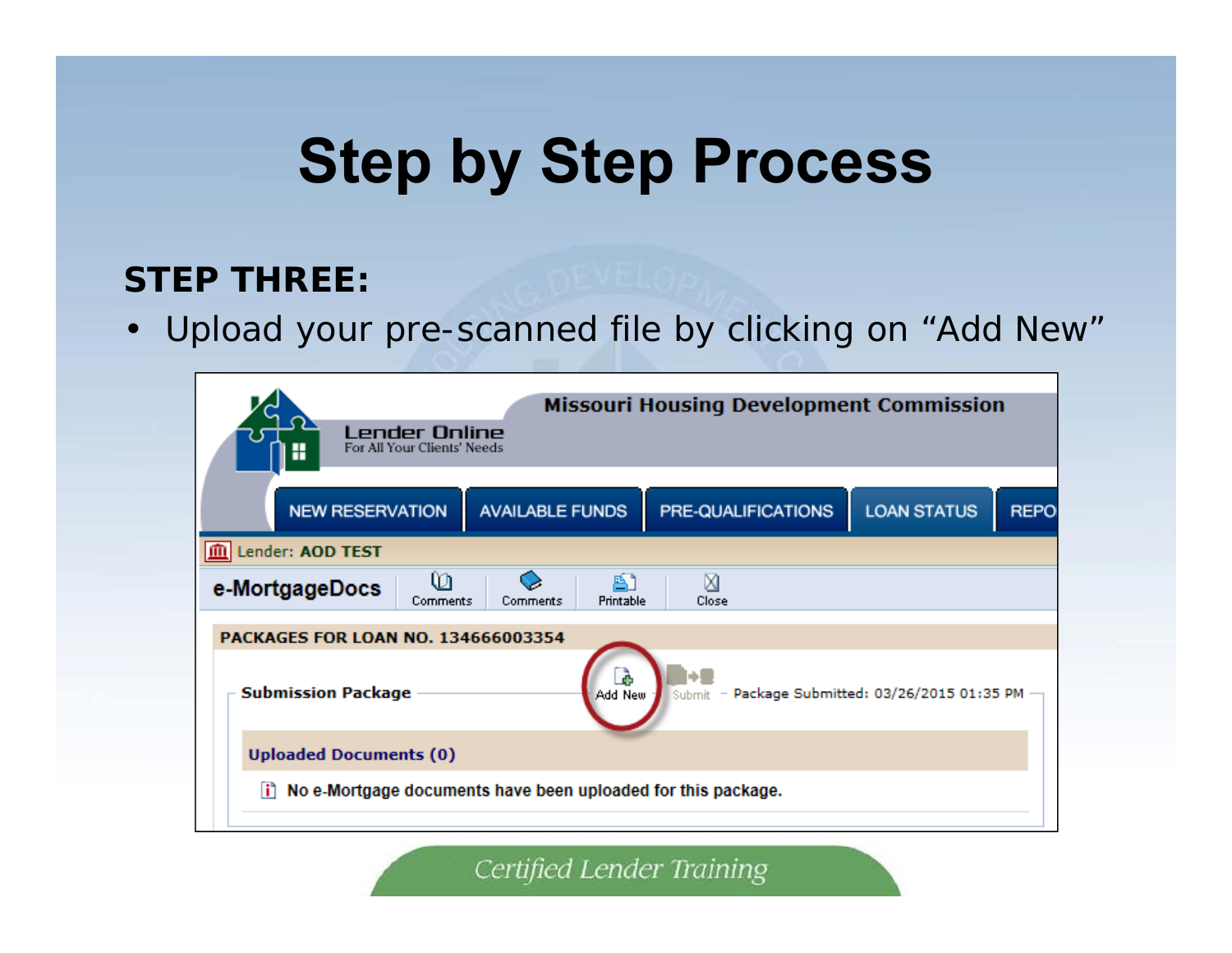- •Name your document and note any special comments
- •Click **GIGK Here** when you are ready to upload your file

|                                                                       | Home   Bulletin Board   Program Documents   Glossary   Help   Contact Us   Log Out<br><b>Missouri Housing Development Commission</b>  |
|-----------------------------------------------------------------------|---------------------------------------------------------------------------------------------------------------------------------------|
| Lender Online<br>For All Your Clients' Needs                          |                                                                                                                                       |
|                                                                       |                                                                                                                                       |
| <b>NEW RESERVATION</b>                                                | <b>AVAILABLE FUNDS</b><br>PRE-QUALIFICATIONS<br><b>LOAN STATUS</b><br><b>REPORTS</b><br><b>USER ACCOUNTS</b><br><b>ADMINISTRATION</b> |
| <b>In Lender: AOD TEST</b>                                            |                                                                                                                                       |
| Loan Status S <sup>2</sup>                                            | ы<br>◙<br>eMortgage Document For Loan No. 134666003354<br>Save<br>Cancel                                                              |
| * denotes a required field.                                           | Package: Submission Package v                                                                                                         |
| To add/modify an eMortgage<br>document fill out the required          | Nease Click Here to upload a document.                                                                                                |
| fields and then click on the<br>"Save" button. If you don't wish      | *Select a document name from the predefined list                                                                                      |
| to save your changes click on the<br>"Cancel" button.                 | Enter what type of package submitted<br>$\overline{\mathsf{v}}$<br>1 - MHDC First Place Submission Package                            |
| <b>Notes:</b>                                                         | or<br>*Enter a customized document name.                                                                                              |
| Please make sure that the<br>document that you upload is a            |                                                                                                                                       |
| valid document. Ex: .pdf, .doc,<br>.xls, .gif, .jpeg, .png, .txt, etc |                                                                                                                                       |
| The 'Login Name' and 'Password'                                       | Enter additional comments about this document<br>Income for this loan was prior approved. Form 521 is included in the file.           |
| fields are case sensitive.                                            | Enter additional comments about the package                                                                                           |
|                                                                       |                                                                                                                                       |
|                                                                       |                                                                                                                                       |
|                                                                       |                                                                                                                                       |
|                                                                       |                                                                                                                                       |
|                                                                       | <b>Democration A</b>                                                                                                                  |

ed by Magy/S Copyright © 1999 - 2014 Emphasys Software. All rights reserved. | About Lender Online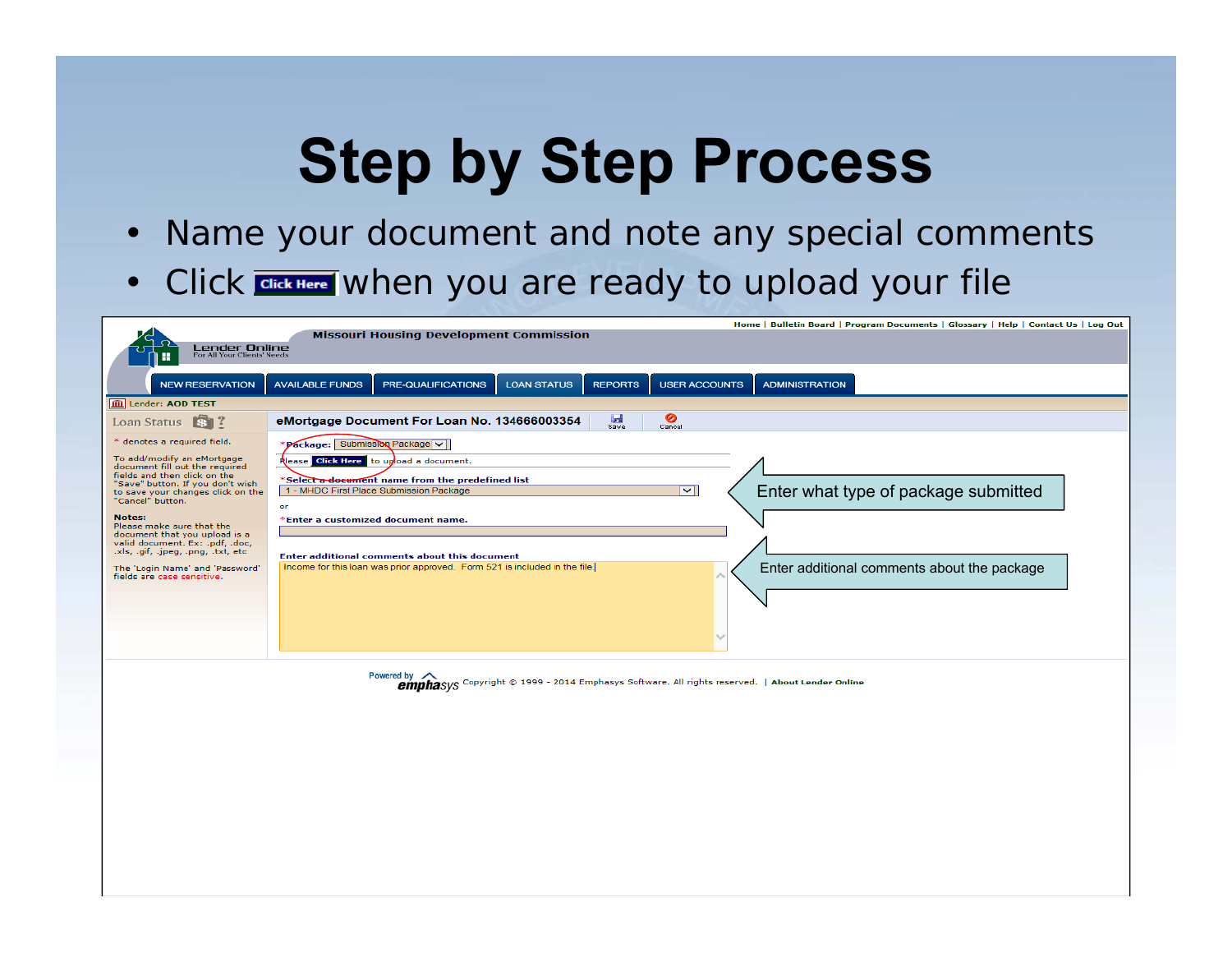- Locate the pre-scanned package in your folders.
- Click when you are ready to upload your file.



- **Save**
- It will indicate if the file was successfully uploaded.

| <b>AVAILABLE FUNDS</b>              | PRE-QUALIFICATIONS                                                | <b>LOAN STATUS</b> | <b>REPORTS</b> | <b>USER ACCOUNTS</b> |  |
|-------------------------------------|-------------------------------------------------------------------|--------------------|----------------|----------------------|--|
|                                     |                                                                   |                    |                |                      |  |
|                                     | eMortgage Document For Loan No. 134666003354                      |                    | Ы<br>Save      | Ø<br>Cancel          |  |
| *Package: Submission Package $\vee$ |                                                                   |                    |                |                      |  |
|                                     | Document (000-3-11 test file.pdf) has been successfully uploaded. |                    |                |                      |  |
|                                     | *Select a document name from the predefined list                  |                    |                |                      |  |
|                                     |                                                                   |                    |                | ◡                    |  |
| or                                  |                                                                   |                    |                |                      |  |
|                                     | *Enter a customized document name.                                |                    |                |                      |  |
|                                     | Chester Testor MHDC Submission File 134666003354                  |                    |                |                      |  |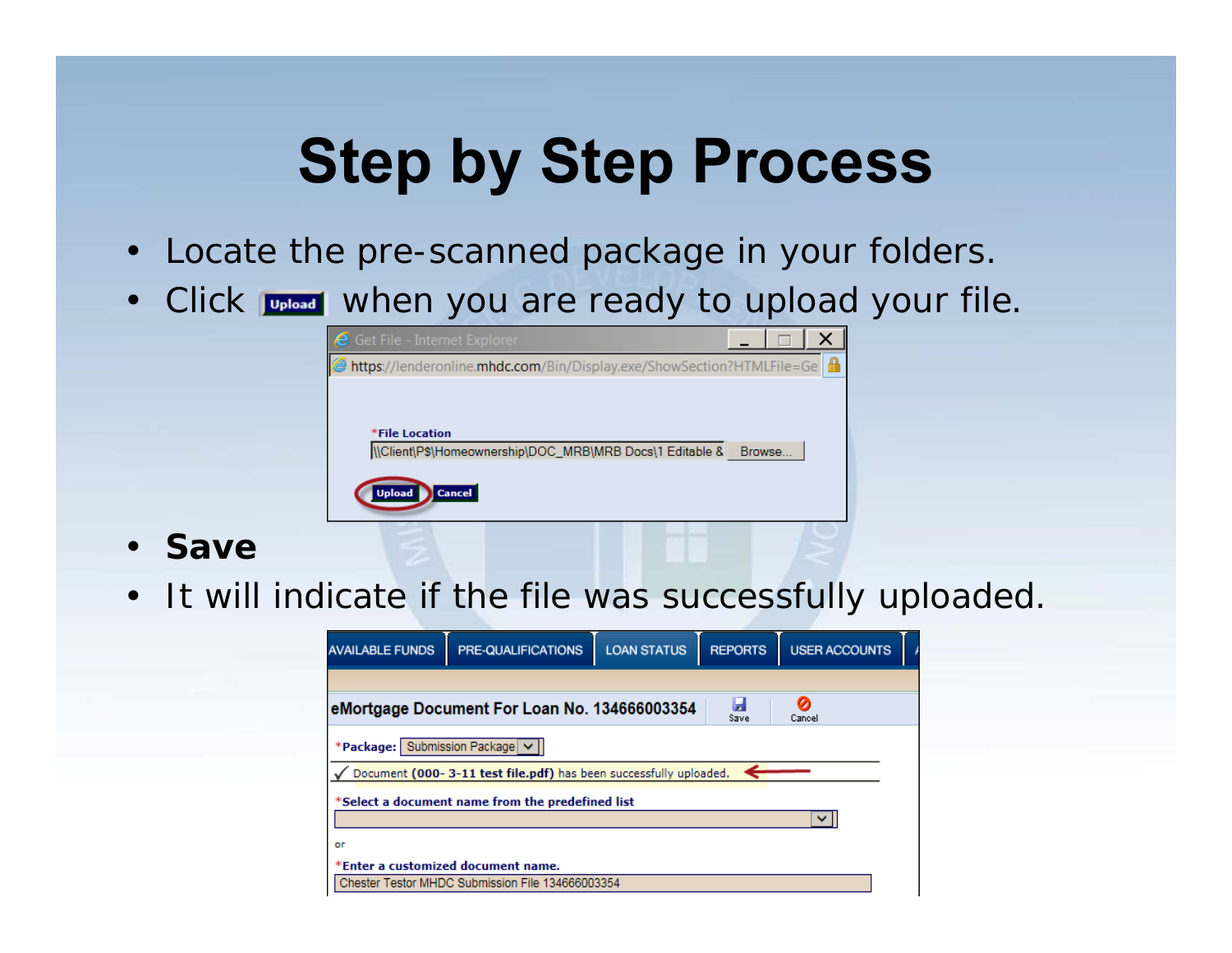### **STEP FOUR:**

- Your file is now uploaded onto Lender On Line.
- Click on "Submit" when you are ready to submit your completed file to MHDC.

| <b>NEW RESERVATION</b>                                           | <b>AVAILABLE FUNDS</b>      | PRE-QUALIFICATIONS |                 | <b>LOAN STATUS</b> | <b>REPORTS</b>        |                                          | <b>USER ACCOU</b> |
|------------------------------------------------------------------|-----------------------------|--------------------|-----------------|--------------------|-----------------------|------------------------------------------|-------------------|
| <b>In Lender: AOD TEST</b>                                       |                             |                    |                 |                    |                       |                                          |                   |
| ហ<br>e-MortgageDocs<br>Comments                                  | B.<br>Printable<br>Comments | ⊠<br>Close         |                 |                    |                       |                                          |                   |
| <b>PACKAGES FOR LOAN NO. 134666003354</b>                        |                             |                    |                 |                    |                       |                                          |                   |
| <b>Submission Package</b>                                        |                             | Add New -          | Submit <b>A</b> |                    |                       | Package Submitted: 03/26/2015 01:35 PM - |                   |
| <b>Uploaded Documents (1)</b>                                    |                             |                    |                 | Actions            | Last Date<br>Modified | <b>Initial Submitted</b><br>Date & Time  |                   |
| 婯<br>Chester Testor MHDC Submission File 134666003354 田 Comments |                             |                    |                 |                    | 03/30/2015            |                                          |                   |
|                                                                  |                             |                    |                 |                    |                       |                                          |                   |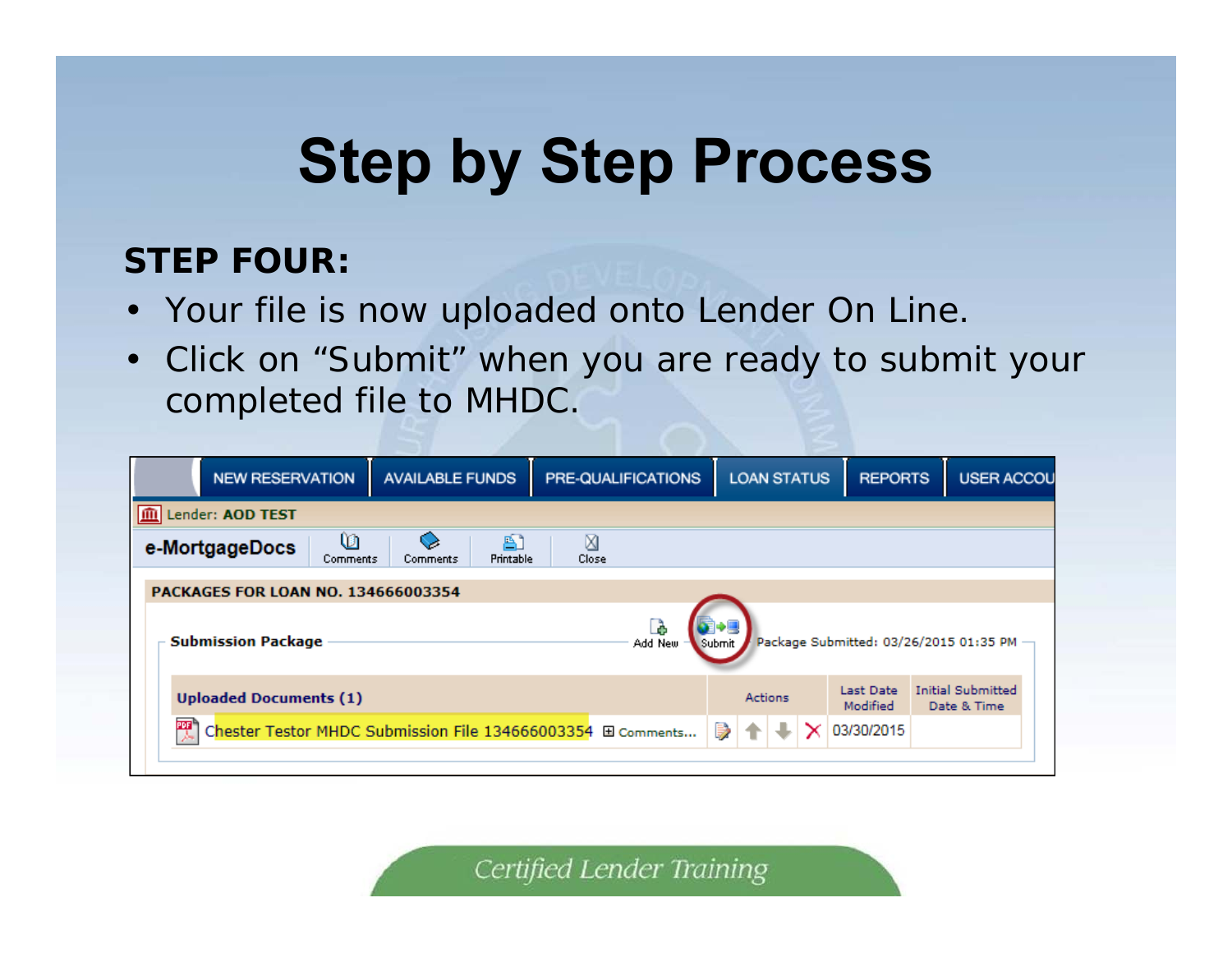• You will be given a confirmation of the date and time the file was submitted to MHDC.

| <b>Lender Online</b><br>For All Your Clients' Needs       |                                 | <b>Missouri Housing Development Commission</b> |                    |                       |                                                                                                  |                       |
|-----------------------------------------------------------|---------------------------------|------------------------------------------------|--------------------|-----------------------|--------------------------------------------------------------------------------------------------|-----------------------|
| <b>NEW RESERVATION</b>                                    | <b>AVAILABLE FUNDS</b>          | PRE-QUALIFICATIONS                             | <b>LOAN STATUS</b> | <b>REPORTS</b>        | <b>USER ACCOUNTS</b>                                                                             | <b>ADMINISTRATION</b> |
| In Lender: AOD TEST                                       |                                 |                                                |                    |                       |                                                                                                  |                       |
| O<br>e-MortgageDocs<br>Comments                           | 昏<br>e<br>Printable<br>Comments | ⊠<br>Close                                     |                    |                       |                                                                                                  |                       |
| PACKAGES FOR LOAN NO. 134666003354                        |                                 | <b>PACKAGE SUBMISSION SUCCESSFULL!</b>         |                    |                       | The e-MortgageDocs Submission Package For Loan No. 134666003354 has been received by our agency. |                       |
| <b>Submission Package</b>                                 |                                 | Add New                                        | Submit             |                       | Package Submitted: 03/26/2015 01:35 PM                                                           |                       |
| <b>Uploaded Documents (1)</b>                             |                                 |                                                | <b>Actions</b>     | Last Date<br>Modified | <b>Initial Submitted</b><br>Date & Time                                                          |                       |
| Chester Tester submission package 134666003354 E Comments |                                 |                                                |                    |                       | 03/26/2015 03/26/2015 01:35 PM                                                                   |                       |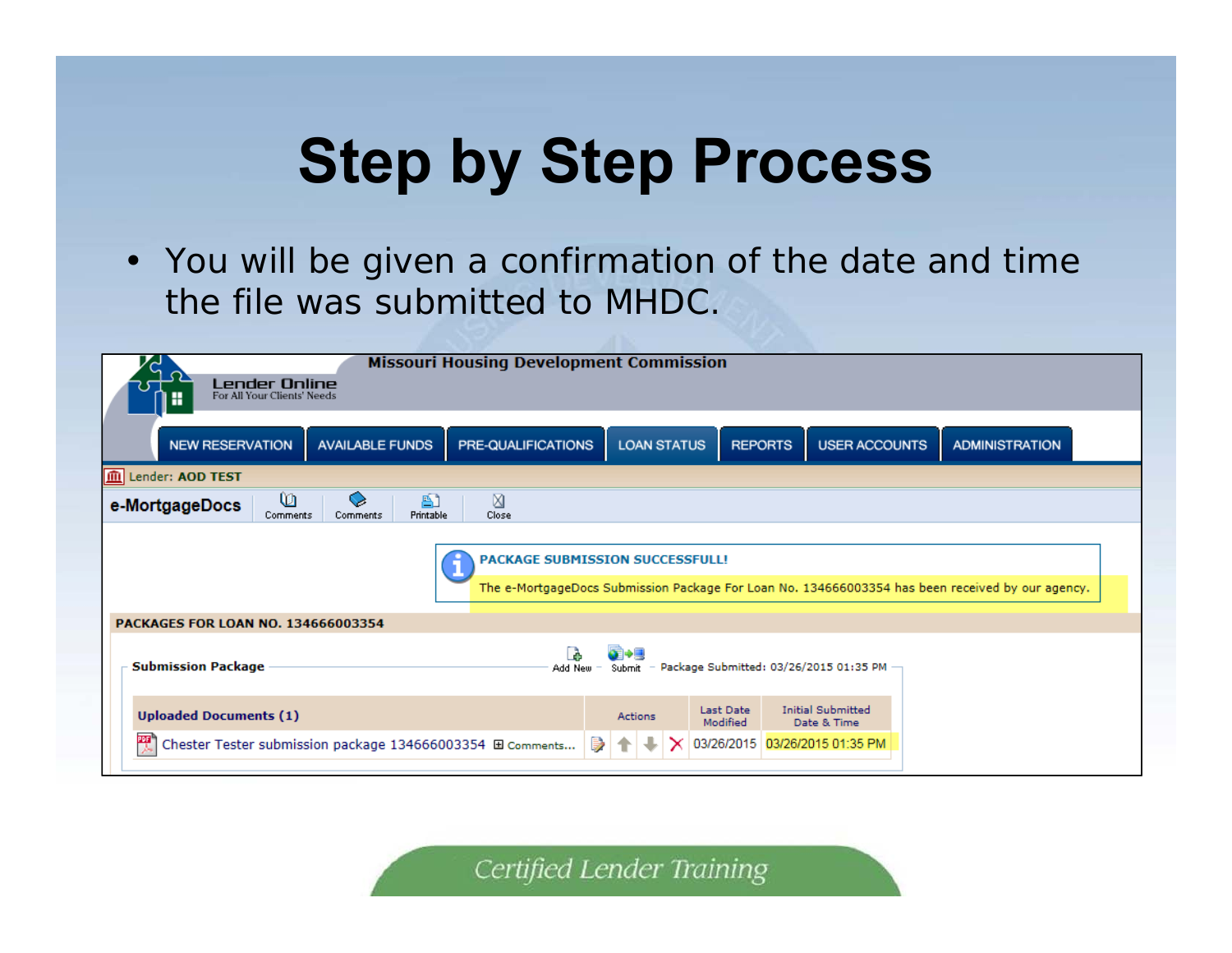### The status section in Loan Status will show your file has now been received by MHDC.

| <b>Missouri Housing Development Commission</b><br>Lender Online<br>For All Your Clients' Needs                                                                                                                                                            | Home   Bulletin Board   Program Documents   Glossary   Help   Contact Us   Log Out                                                                                                                                 |
|-----------------------------------------------------------------------------------------------------------------------------------------------------------------------------------------------------------------------------------------------------------|--------------------------------------------------------------------------------------------------------------------------------------------------------------------------------------------------------------------|
| PRE-QUALIFICATIONS<br><b>LOAN STATUS</b><br><b>AVAILABLE FUNDS</b><br><b>NEW RESERVATION</b>                                                                                                                                                              | <b>REPORTS</b><br><b>USER ACCOUNTS</b><br><b>ADMINISTRATION</b>                                                                                                                                                    |
| m Lender: AOD TEST                                                                                                                                                                                                                                        |                                                                                                                                                                                                                    |
| A)<br>偏う<br>$\frac{p}{p}$<br>Reprint<br>D.<br>Edit<br>7P)<br><b>Loan/Reservation Status Details</b><br>PDF Docs<br>eDocs<br>Printable                                                                                                                     | Last Updated on Thursday, March 26, 2015, at 01:45 PM                                                                                                                                                              |
| <b>Cancel Loan</b><br>« Back                                                                                                                                                                                                                              |                                                                                                                                                                                                                    |
| <b>GENERAL INFORMATION</b>                                                                                                                                                                                                                                |                                                                                                                                                                                                                    |
| Lender Loan No:<br>Reservation/Loan No: 134666003354<br>Application Accepted On: 11/05/2014<br><b>Reservation Expires:</b><br>Commitment Expires: 12/20/2014<br><b>Closing Date:</b><br>Borrower Name: TESTER, CHESTER<br>Social Security No: 123-45-6789 | Lender ID No: 666<br>Lender Name: AOD TEST<br><b>Branch Name:</b><br>Servicer Loan No:<br>Loan Officer: , [MLS ID: 000000000000]<br>Submitted by: Clubine, Tina<br>Real Estate Company:<br>Real Estate Agent Name: |
| <b>FIRST MORTGAGE</b>                                                                                                                                                                                                                                     | <b>SECOND MORTGAGE</b>                                                                                                                                                                                             |
| Program: 2014C Bond Issue - TARGETED - CAP                                                                                                                                                                                                                | Program:                                                                                                                                                                                                           |
| Loan Type: FHA<br>Loan Amount: \$100,000                                                                                                                                                                                                                  | Loan No:<br>Loan Type:                                                                                                                                                                                             |
| Term: 360 months                                                                                                                                                                                                                                          | Loan Amount: \$0                                                                                                                                                                                                   |
| Interest Rate: 4.2500%                                                                                                                                                                                                                                    | Term: 0 months                                                                                                                                                                                                     |
|                                                                                                                                                                                                                                                           | Interest Rate: 0.0000%                                                                                                                                                                                             |
| <b>PROPERTY ADDRESS</b>                                                                                                                                                                                                                                   | <b>STAGE/STATUS/DATE</b>                                                                                                                                                                                           |
| <b>1022 PIKE STREET</b>                                                                                                                                                                                                                                   | • File Rec'd / Approved on 03/26/2015                                                                                                                                                                              |
| St.Charles, MO 633010000                                                                                                                                                                                                                                  | • Reserved / Approved on 11/05/2014                                                                                                                                                                                |
| <b>County: ST CHARLES</b>                                                                                                                                                                                                                                 |                                                                                                                                                                                                                    |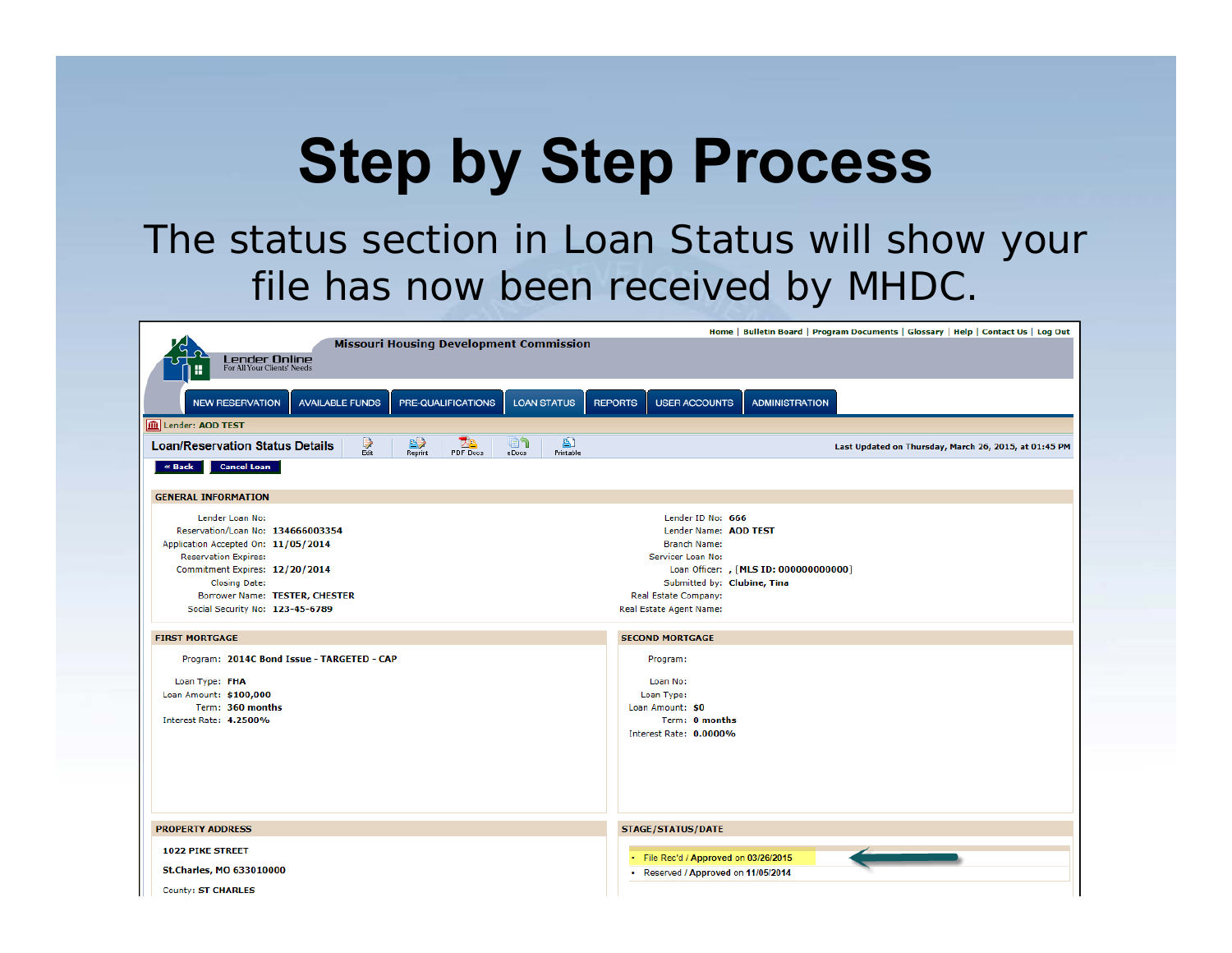How do I know if it's been approved? What are the different stages in LOL?

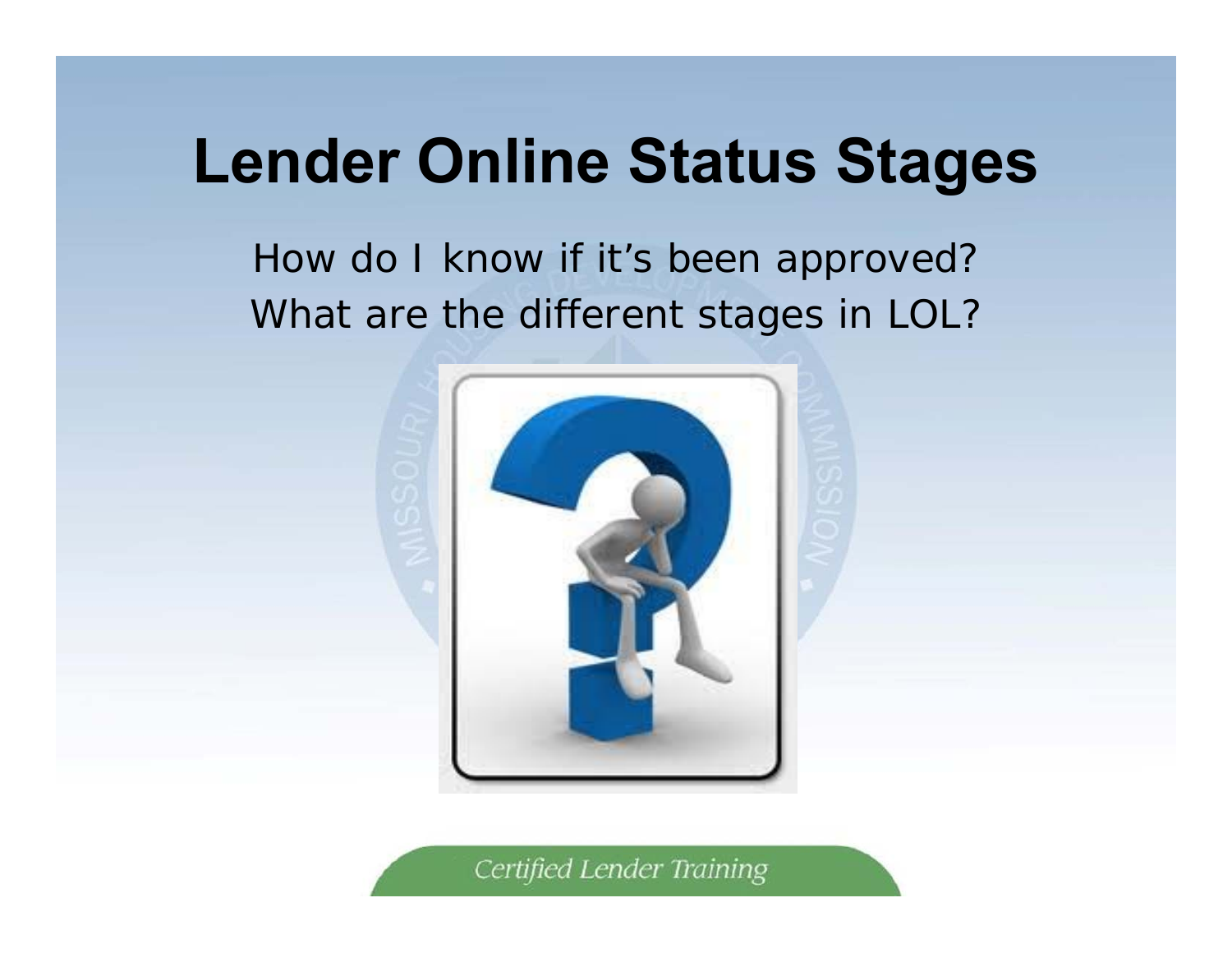- • Lenders are able to check the status of their files on Lender Online under the Loan Status tab.
- • There are seven stages to each reservation/loan:
	- **1. Reserved** you have made your reservation
	- **2. File Rec'd**  MHDC has received the file
	- **3. File Assigned**  the file has been checked out for review
	- **4. File Review**  the file is in the process of being reviewed
	- **5. Committed** the file has been approved by MHDC
	- **6. Purchased** ServiSolutions has purchased the loan
	- **7. Funded** –MHDC has pooled the loan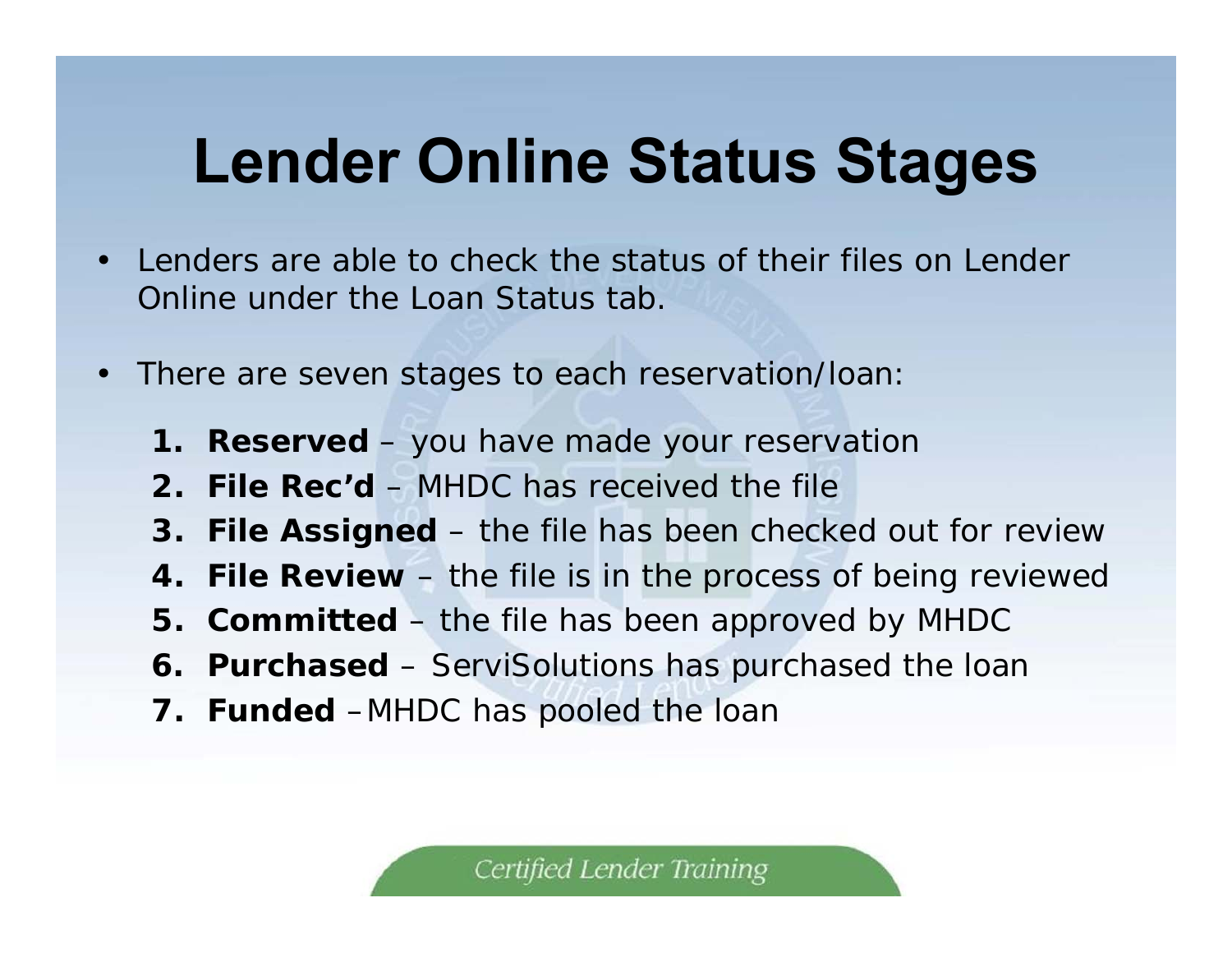| <b>AVAILABLE FUNDS</b><br><b>NEW RESERVATION</b>                           | PRE-QUALIFICATIONS        | <b>LOAN STATUS</b>                                            | <b>REPORTS</b> | <b>USER ACCOUNTS</b>                   | <b>ADMINISTRATION</b> |
|----------------------------------------------------------------------------|---------------------------|---------------------------------------------------------------|----------------|----------------------------------------|-----------------------|
| <b>III</b> Lender: AOD TEST                                                |                           |                                                               |                |                                        |                       |
| <b>B</b><br><b>Loan/Reservation Status Details</b>                         | B)<br>PDF Docs<br>Reprint | A1<br>にんしゅう にっぽん にっぽん にっぽん にっぽん にっぽんしゅう<br>Printable<br>eDocs |                |                                        | Last Updated on M     |
| « Back<br>Cancel Loan<br>Loan Cancellations are NOT ALLOWED at this stage. |                           |                                                               |                |                                        |                       |
| <b>GENERAL INFORMATION</b>                                                 |                           |                                                               |                |                                        |                       |
| Lender Loan No: 10289306                                                   |                           |                                                               |                | Lender ID No:                          |                       |
| Reservation/Loan No: 133074000047                                          |                           |                                                               |                | Lender Name:                           | Mortgage Company      |
| Application Accepted On: 02/20/2015                                        |                           |                                                               |                | <b>Branch Name:</b>                    |                       |
| <b>Reservation Expires:</b>                                                |                           |                                                               |                | Servicer Loan No:                      |                       |
| Commitment Expires: 04/06/2015                                             |                           |                                                               |                | Loan Officer:                          | [MLS ID: 0000004      |
| Closing Date: 03/20/2015                                                   |                           |                                                               |                | Submitted by:                          |                       |
| Borrower Name:                                                             |                           |                                                               |                | Real Estate Company:                   |                       |
| Social Security No:                                                        |                           |                                                               |                | Real Estate Agent Name:                |                       |
| <b>FIRST MORTGAGE</b>                                                      |                           |                                                               |                | <b>SECOND MORTGAGE</b>                 |                       |
| Program: MCC Issue (Stand Alone) - MCC I                                   |                           |                                                               |                | Program:                               |                       |
| Loan Type: FHA                                                             |                           |                                                               |                | Loan No:                               |                       |
| Loan Amount: \$101,624                                                     |                           |                                                               |                | Loan Type:                             |                       |
| Term: 360 months                                                           |                           |                                                               |                | Loan Amount: \$0                       |                       |
| Interest Rate: 3.7500%                                                     |                           |                                                               |                | Term: 0 months                         |                       |
| MCC Rate: 25.0000                                                          |                           |                                                               |                | Interest Rate: 0.0000%                 |                       |
|                                                                            |                           |                                                               |                |                                        |                       |
| PROPERTY ADDRESS                                                           |                           |                                                               |                | SIAGE/SIAIUS/DAIL                      |                       |
|                                                                            |                           |                                                               |                | · Funded / Approved on 03/30/2015      |                       |
| St.Louis, MO 631393609                                                     |                           |                                                               |                | • Purchased on 03/30/2015              |                       |
| County: ST LOUIS CITY                                                      |                           |                                                               |                | • Committed / Approved on 03/30/2015   |                       |
|                                                                            |                           |                                                               |                | · File Review / Approved on 02/26/2015 |                       |
|                                                                            |                           |                                                               |                | File Assigned / Annroved on 02/26/2015 |                       |
|                                                                            |                           |                                                               |                |                                        |                       |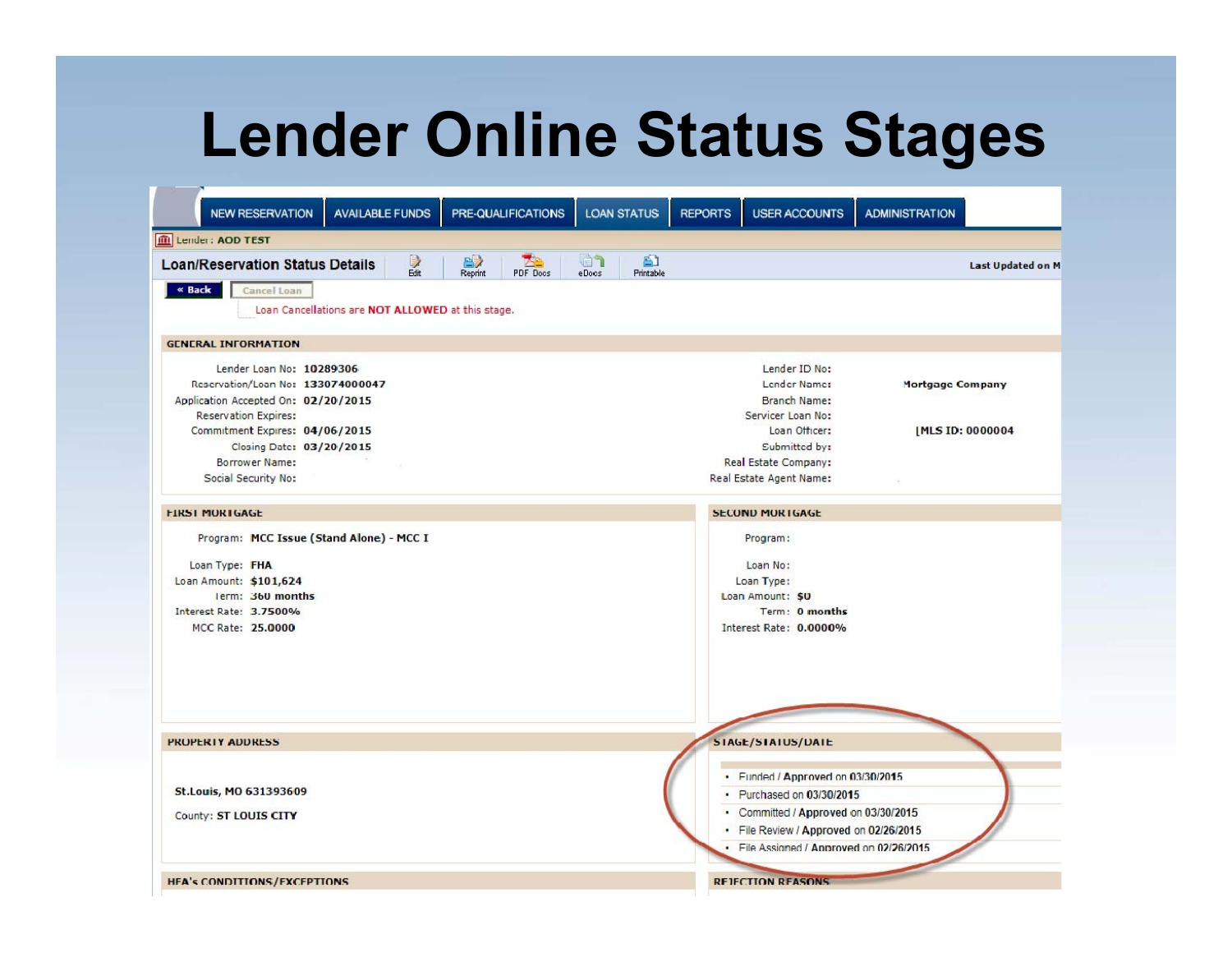#### **Example:**

This file has been received by MHDC.

It has not been reviewed or approved, however.

| STAGE/STATUS/DATE                      |  |
|----------------------------------------|--|
| File Rec'd Approved on 01/20/2015      |  |
| Reserved / Approved on 01/09/2015<br>٠ |  |
|                                        |  |
|                                        |  |

The status after each stage reflects the status for that stage. Must say **Committed/Approved** before you can except to see an approval.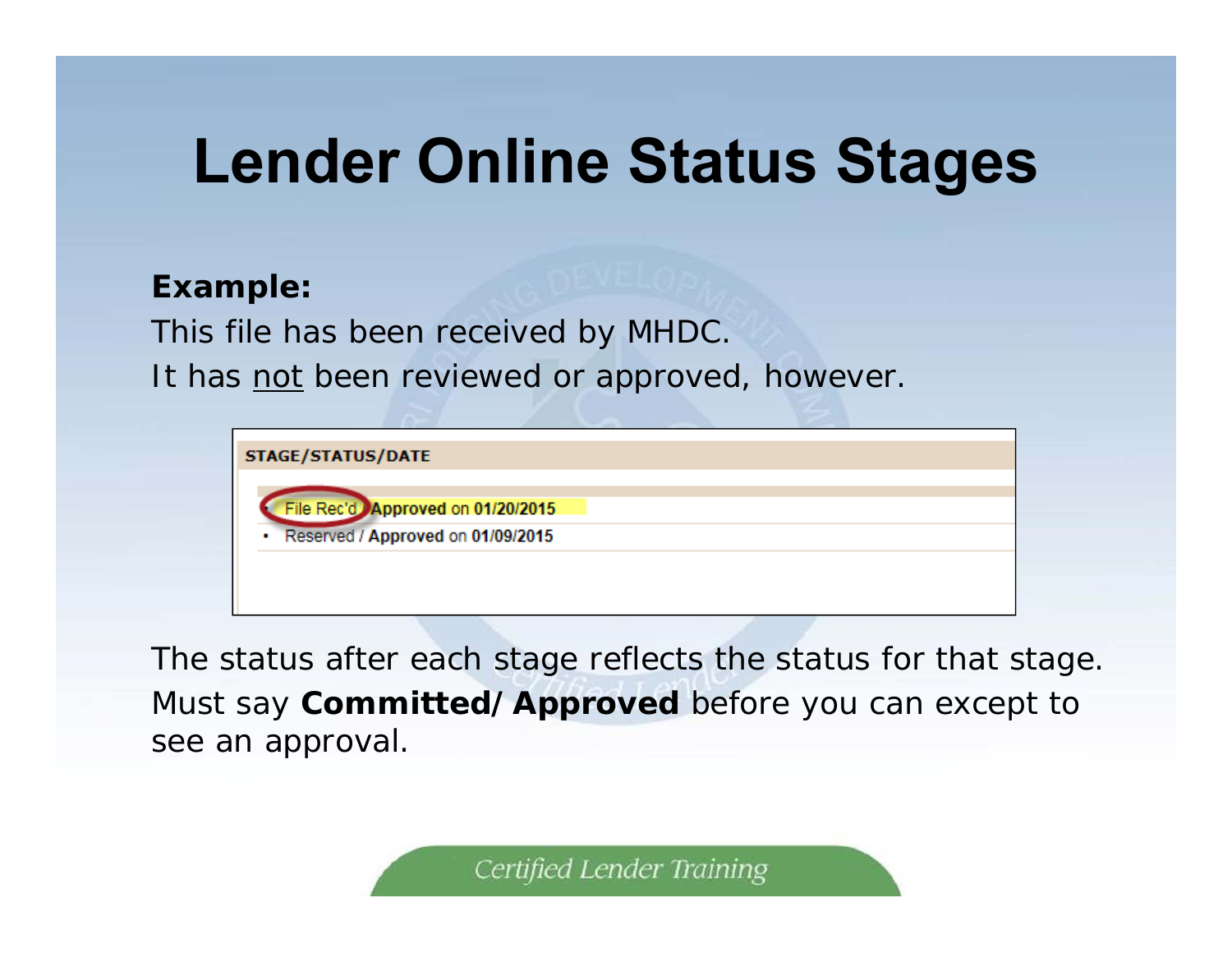# **Receiving a Deficiency Notice**

- Should the file contain a deficiency, the contact listed for the file will be notified via email.
- The "File Review" stage will show **Pending**.
- The conditions to clear the file will be at the bottom left of the screen.

| <b>PROPERTY ADDRESS</b>                                                                            | STAGE/STATUS/DATE                                                                                                                                               |
|----------------------------------------------------------------------------------------------------|-----------------------------------------------------------------------------------------------------------------------------------------------------------------|
| <b>205 SAINT MAURICE LN</b><br>Florissant, MO 630310000<br>County: ST LOUIS                        | • File Review / Pending on 03/20/2015<br>• File Assigned / Approved on 03/20/2015<br>· File Rec'd / Approved on 03/19/2015<br>Reserved / Approved on 01/26/2015 |
| <b>HFA's CONDITIONS/EXCEPTIONS</b>                                                                 | <b>REJECTION REASONS</b>                                                                                                                                        |
| 1. Proof of Marias Pension Income<br>2. HUD-1 overcharged the settlement fee refund seller \$45.00 |                                                                                                                                                                 |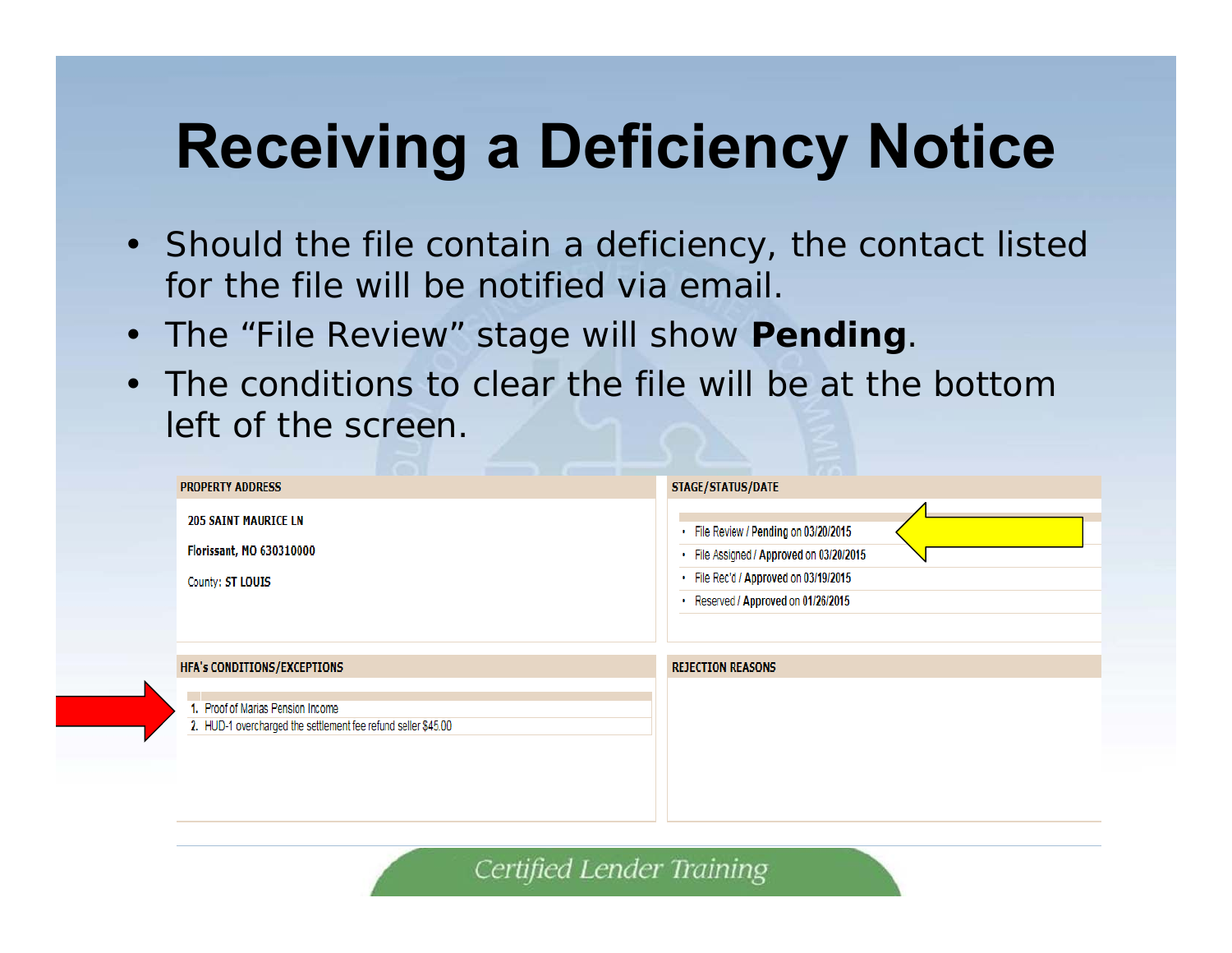# **Receiving a Deficiency Notice**

- **Submitting a missing document:**
	- –Scan the missing information and save to folder.
	- –Upload just as you did your file package.
	- – Don't forget to "Submit" the uploaded document to MHDC.

| ⋓<br>昌<br>⊠<br>e-MortgageDocs<br>Printable<br>Close<br>Comments<br>Comments |                                                                             |
|-----------------------------------------------------------------------------|-----------------------------------------------------------------------------|
| <b>PACKAGES FOR LOAN NO. 134666003354</b>                                   |                                                                             |
| <b>Submission Package</b>                                                   | Package Submitted: 03/26/2015 01:35 PM -                                    |
| Add New                                                                     | Submit                                                                      |
| <b>Uploaded Documents (2)</b>                                               | <b>Initial Submitted</b><br>Last Date<br>Actions<br>Modified<br>Date & Time |
| 婯                                                                           | 03/26/2015 03/26/2015 01:35 PM                                              |
| Chester Tester submission package 134666003354 El Comments                  | ₿                                                                           |
| 璽                                                                           | ₿                                                                           |
| Missing tax returns for TESTER                                              | 03/27/2015                                                                  |

 $\bullet$ **DO NOT** resubmit the entire file package.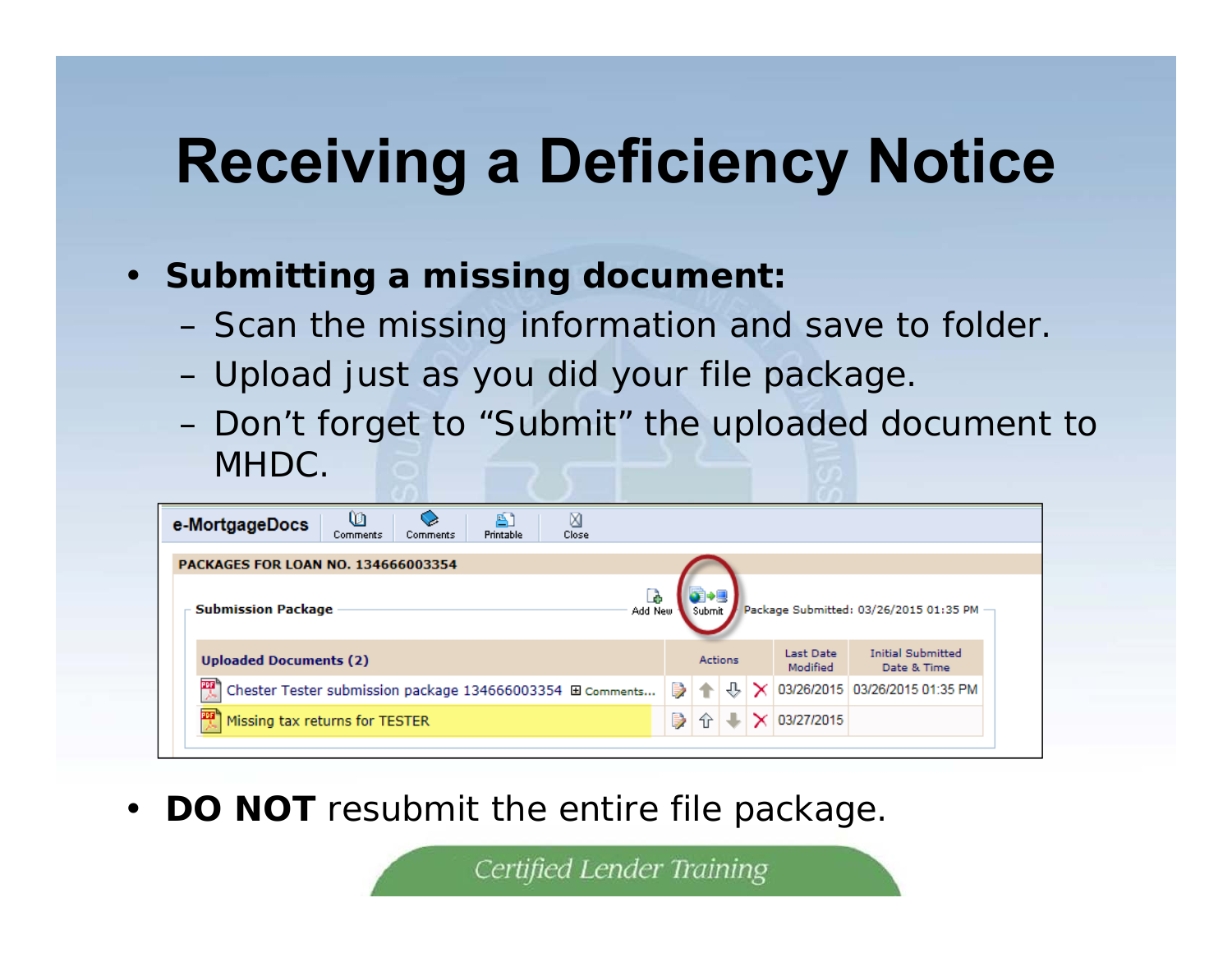- Your approval will be sent via email to the contact noted on the Lender's Certificate Form #520.
- Be sure to note the person who should be receiving deficiency notices and the final approval.

|                                                                                                                                                                                                                                                                                    | <b>Missouri Housing Development Commission</b><br>Lender's Certificate                                          | Form #520                                                                                                          |
|------------------------------------------------------------------------------------------------------------------------------------------------------------------------------------------------------------------------------------------------------------------------------------|-----------------------------------------------------------------------------------------------------------------|--------------------------------------------------------------------------------------------------------------------|
| <b>LENDER CONTACT INFORMATION:</b><br>Lender Name: _________________________<br>the contract of the contract of the contract of the contract of the contract of the contract of the contract of<br>the contract of the contract of the contract of the contract of the contract of |                                                                                                                 | Email: Contract of the Contract of the Contract of the Contract of the Contract of the Contract of the Contract of |
| <b>RESERVATION DATA:</b>                                                                                                                                                                                                                                                           | MHDC Reservation #: Network: Network: Network: Network: Network: Network: Network: Network: Network: Network: N |                                                                                                                    |
| <b>Borrower's Name:</b> Name: Name: Name: Name: Name: Name: Name: Name: Name: Name: Name: Name: Name: Name: Name: Name: Name: Name: Name: Name: Name: Name: Name: Name: Name: Name: Name: Name: Name: Name: Name: Name: Name: Name:                                                | $SS#$ :                                                                                                         |                                                                                                                    |
| Co Borrower's Name: Name: 2008 00:00 00:00 00:00 00:00 00:00 00:00 00:00 00:00 00:00 00:00 00:00 00:00 00:00 00:00 00:00 00:00 00:00 00:00 00:00 00:00 00:00 00:00 00:00 00:00 00:00 00:00 00:00 00:00 00:00 00:00 00:00 00:00                                                     | $Co-SS#$ :                                                                                                      |                                                                                                                    |
| Draporty Address:                                                                                                                                                                                                                                                                  | C <sub>1</sub>                                                                                                  | MC                                                                                                                 |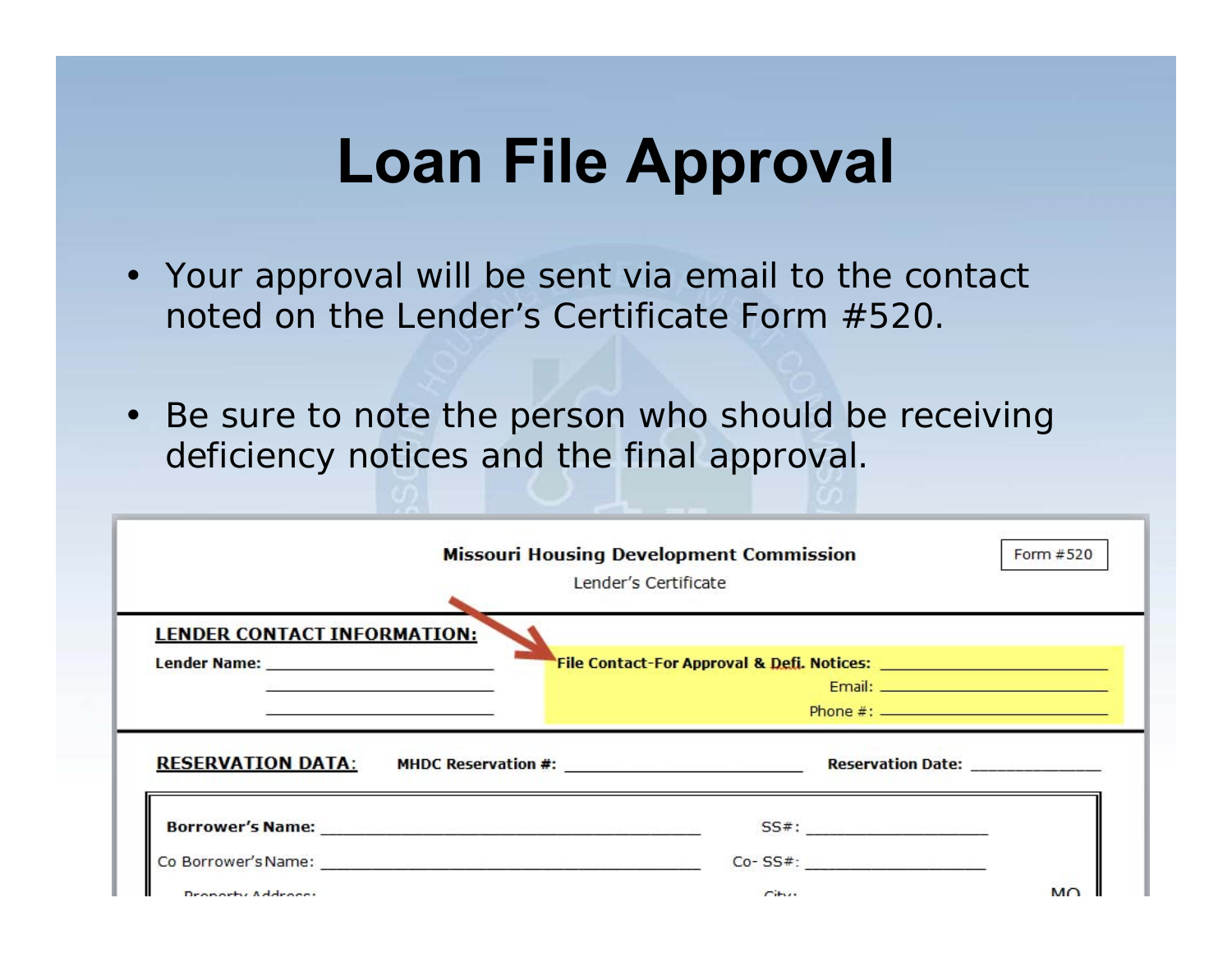- The Loan Status on Lender Online will also reflect when a loan has been approved by the reviewer.
- $\bullet$ Find your reservation and click on View
- The Stage Status section will show the most current stage on top.



• In this example, the file has also been purchased by ServiSolutions and funded by MHDC.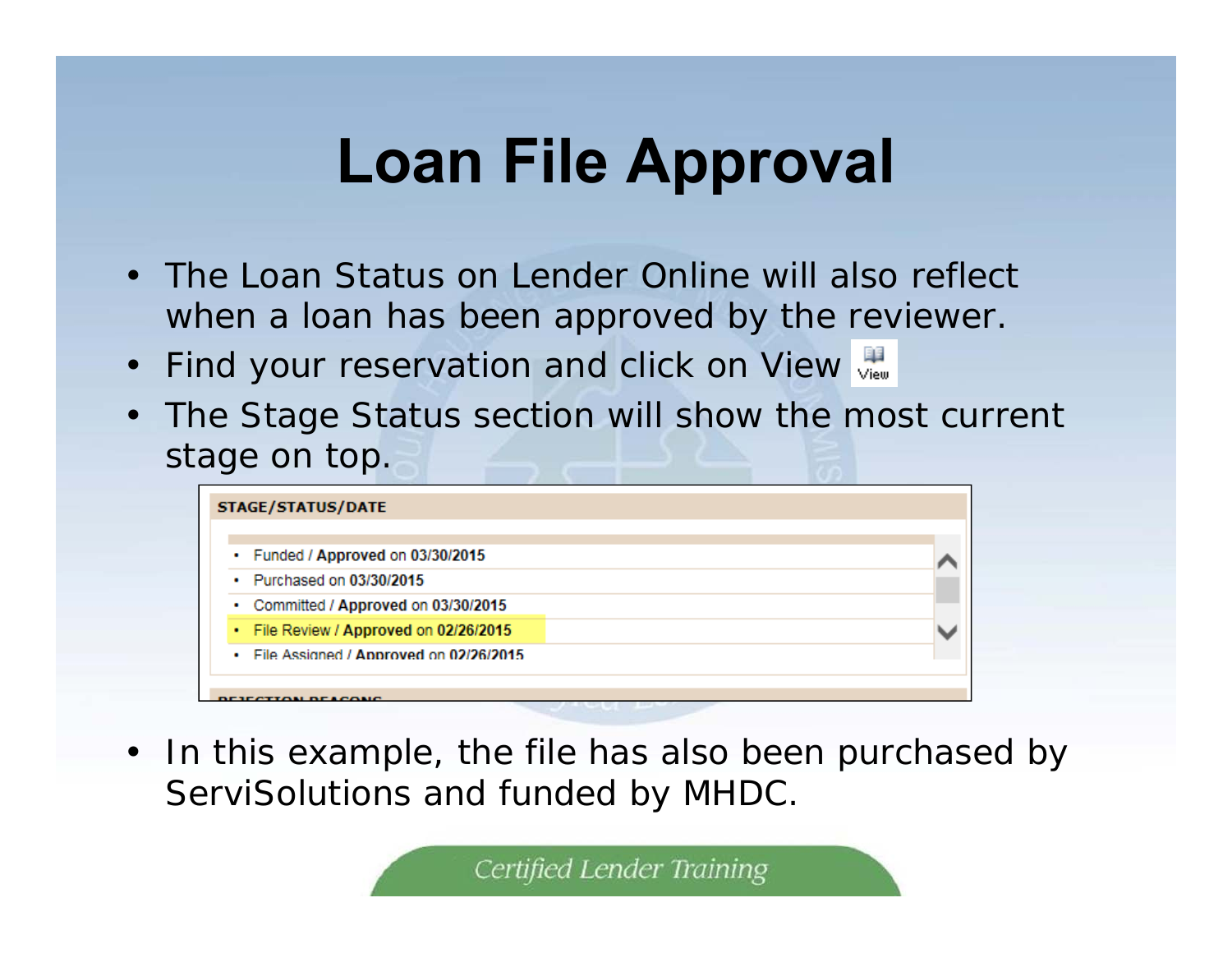• You also have the option of printing off your own approval by clicking on PDF Docs at the top of the screen.

| <b>Missouri Housing Development Commission</b><br>Lender Online<br>For All Your Clients' Needs                                                                                                                                                            |                                                                                                                                                                                  |
|-----------------------------------------------------------------------------------------------------------------------------------------------------------------------------------------------------------------------------------------------------------|----------------------------------------------------------------------------------------------------------------------------------------------------------------------------------|
| <b>LOAN STATUS</b><br><b>NEW RESERVATION</b><br><b>AVAILABLE FUNDS</b><br>PRE-QUALIFICATIONS                                                                                                                                                              | <b>USER ACCOUNTS</b><br><b>REPORTS</b>                                                                                                                                           |
| fill Lender: AOD TEST                                                                                                                                                                                                                                     |                                                                                                                                                                                  |
| BD.<br>B1<br>Þ<br>lê 7<br><b>Loan/Reservation Status Details</b><br><b>PDF</b> Docs<br><b>Edit</b><br>Printable<br>Reprint<br>eDocs<br><b>Cancel Loan</b><br>« Back                                                                                       |                                                                                                                                                                                  |
| <b>GENERAL INFORMATION</b>                                                                                                                                                                                                                                |                                                                                                                                                                                  |
| Lender Loan No:<br>Reservation/Loan No: 134666003354<br>Application Accepted On: 11/05/2014<br><b>Reservation Expires:</b><br>Commitment Expires: 12/20/2014<br><b>Closing Date:</b><br>Borrower Name: TESTER, CHESTER<br>Social Security No: 123-45-6789 | Lender ID No: 666<br>Lender Name: AOI<br><b>Branch Name:</b><br>Servicer Loan No:<br>Loan Officer: , [M<br>Submitted by: Clul<br>Real Estate Company:<br>Real Estate Agent Name: |
| <b>FIRST MORTGAGE</b>                                                                                                                                                                                                                                     | <b>SECOND MORTGAGE</b>                                                                                                                                                           |
| Program: 2014C Bond Issue - TARGETED - CAP                                                                                                                                                                                                                | Program:                                                                                                                                                                         |
| Loan Type: FHA                                                                                                                                                                                                                                            | Loan No:                                                                                                                                                                         |
| Loan Amount: \$100,000                                                                                                                                                                                                                                    | Loan Type:                                                                                                                                                                       |
| Term: 360 months<br>Interest Rate: 4.2500%                                                                                                                                                                                                                | Loan Amount: \$0<br>Term: 0 months                                                                                                                                               |
|                                                                                                                                                                                                                                                           | Interest Rate: 0.0000%                                                                                                                                                           |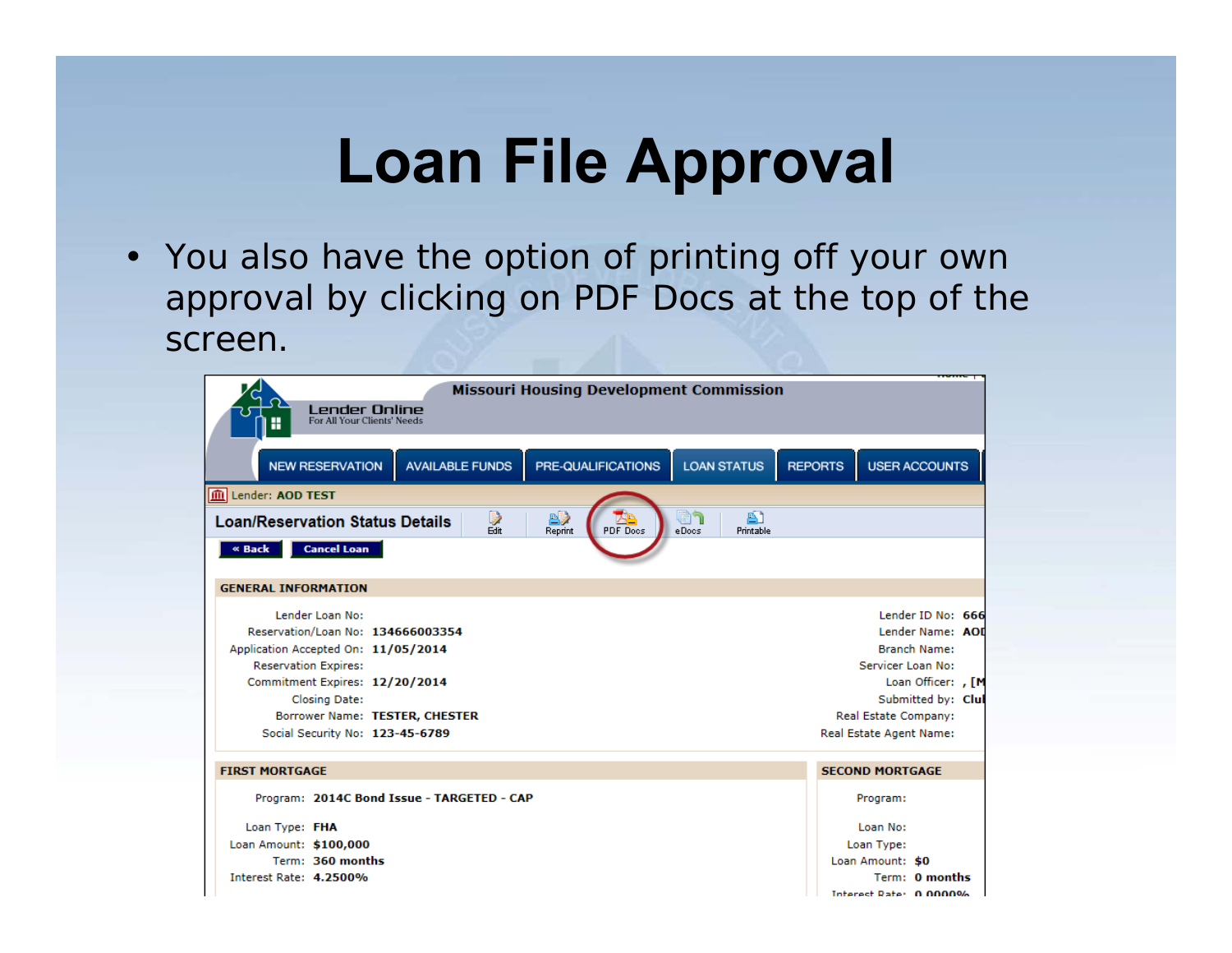- Click on Form #195 Commitment Letter*(If it does not show, the file has not been approved.)*
- Then click on Generate Documents

| <b>NEW RESERVATION</b>                                                           |                                                    | <b>AVAILABLE FUNDS</b>            | PRE-QUALIFICATIONS                                     | <b>LOAN STATUS</b> | <b>REPORTS</b> | <b>USER ACCOUNTS</b> |  |
|----------------------------------------------------------------------------------|----------------------------------------------------|-----------------------------------|--------------------------------------------------------|--------------------|----------------|----------------------|--|
| der: AOD TEST                                                                    |                                                    |                                   |                                                        |                    |                |                      |  |
| Status                                                                           | <b>Select Documents</b>                            |                                   |                                                        |                    |                |                      |  |
| erate a document with the<br>ponding loan information,<br>at least one document. | Reservation/Loan No: 133074000047 - MOORE, KENNETH |                                   |                                                        |                    |                |                      |  |
|                                                                                  | П                                                  |                                   | <b>Document Name</b>                                   |                    |                |                      |  |
| he list and then click on<br>enerate Documents"                                  |                                                    | Form #530 - Certification of Cost |                                                        |                    |                |                      |  |
| . If you don't wish to                                                           |                                                    |                                   | Form #545 - Mortgage Interest Exception                |                    |                |                      |  |
| ue click on the "Cancel"                                                         | M                                                  |                                   | Form #195 - Commitment Letter [Commitment Letter]      |                    |                |                      |  |
|                                                                                  |                                                    |                                   | Form #323 - MCC Certification of Zero Income for Child |                    |                |                      |  |
| II need Adobe Acrobat                                                            |                                                    |                                   | Form #315 - MCC Application Affidavit                  |                    |                |                      |  |
| r to view and/or print the                                                       |                                                    |                                   | Form #385 - MCC Mobile Home Certification              |                    |                |                      |  |
| ent(s). The software is<br>id may be downloaded                                  |                                                    | Form #375 - Co-Signor Affidavit   |                                                        |                    |                |                      |  |
| ww.adobe.com.                                                                    |                                                    |                                   | Form #345 - MCC Home Mortgage Interest Exception       |                    |                |                      |  |
| <b>Adobe</b><br>Adobe Reader                                                     |                                                    |                                   | Form #330 - MCC Certification of Cost                  |                    |                |                      |  |
| Adobe                                                                            | $\mathsf{L}$                                       |                                   | Form #340 - MCC Non-Filing Status                      |                    |                |                      |  |
|                                                                                  |                                                    |                                   | Form #350-1 and #350-2 - Marital Waivers               |                    |                |                      |  |
|                                                                                  |                                                    |                                   | Form #322 - MCC Certification of Zero Income for Adult |                    |                |                      |  |
|                                                                                  | Showing 1-16 of 16                                 |                                   |                                                        |                    |                |                      |  |
|                                                                                  |                                                    | <b>Generate Documents</b>         | Cance                                                  |                    |                |                      |  |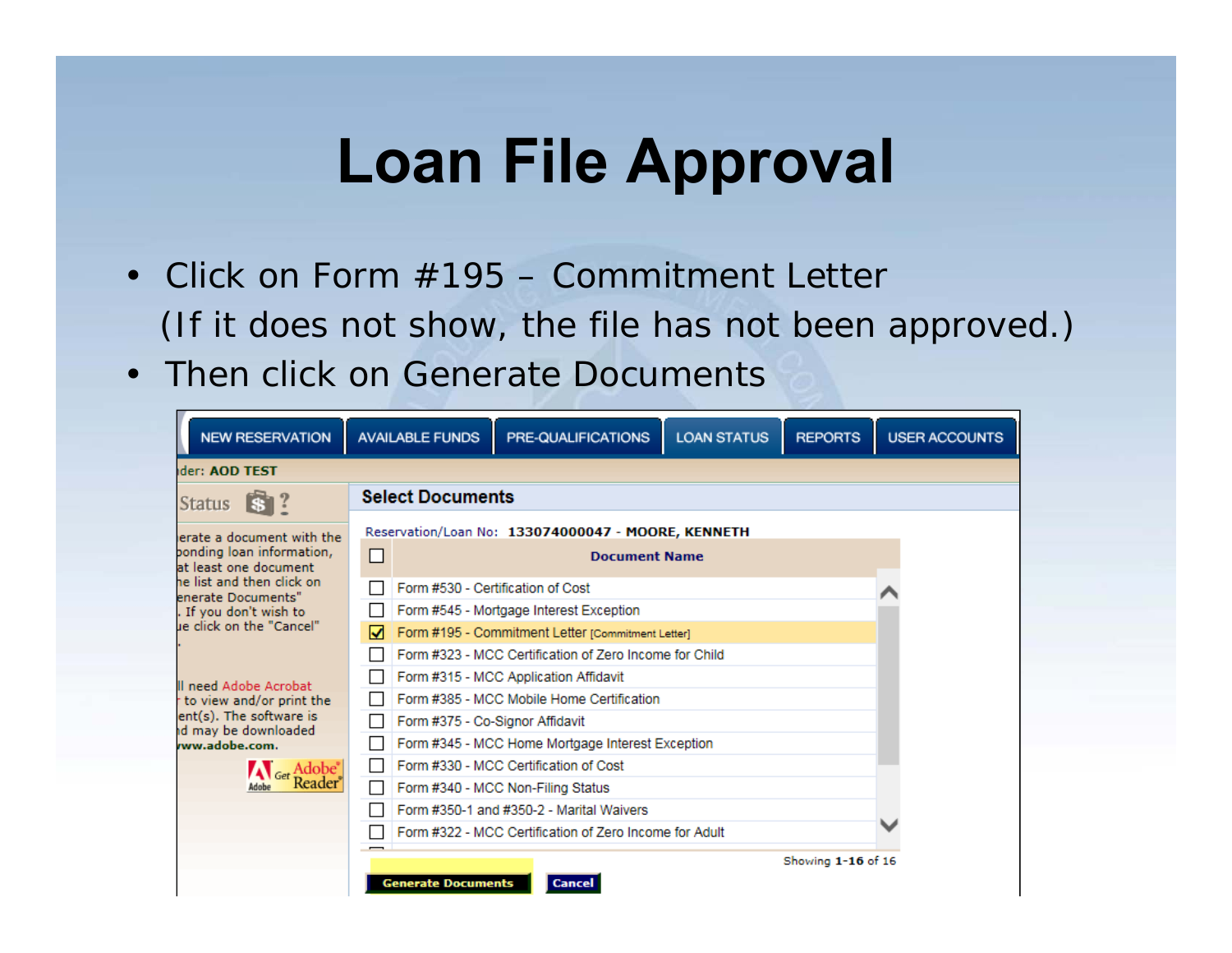# **Do's and Don't to Remember**

### **DO**

- Make sure the file is in order before scanning. Follow the file stacking worksheet #505.
- Remember to click on "**submit**" after uploading the file.
- Maintain a dedicated folder for file scans for easier uploading.

### **DON'T**

- Upload the file one document at a time. The entire, complete package should be scanned and submitted in its entirety.
- Send **MHDC** documents with electronic signatures. They are not allowable at this time.
- Email files. Files must be submitted through LOL.